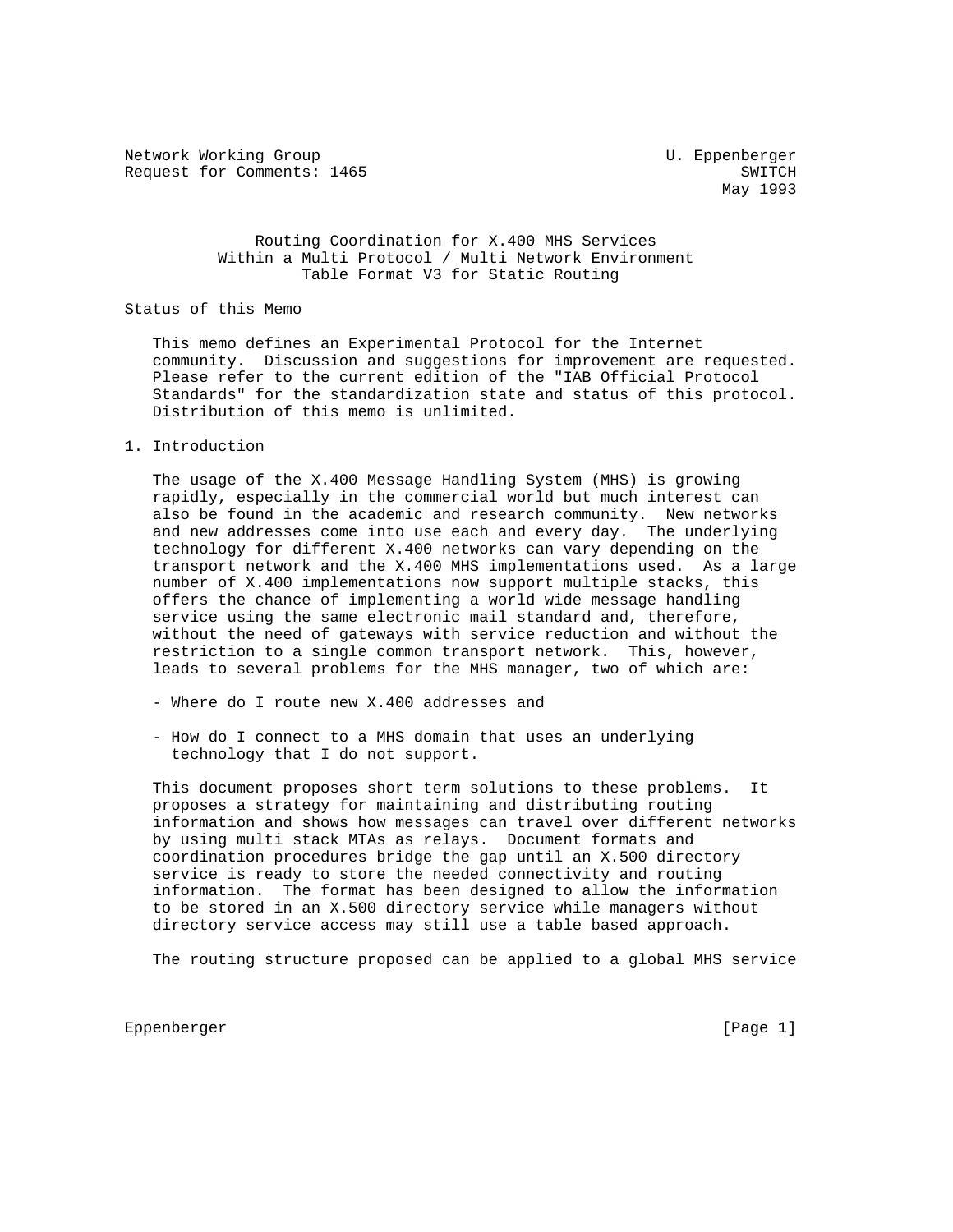but may also be used at a national level or even within an organisation.

 Many experts from IETF X.400-Operations Group and RARE Working Group 1 on Message Handling Systems have read drafts of this document and contributed ideas and solutions. I would especially like to thank Harald Alvestrand, Erik Huizer, Marko Kaittola, Allan Cargille and Paul-Andre Pays.

 This is the third version of a table format. The first one was in use within COSINE-MHS for about two years. A second version with major enhancements was then proposed which has been in use for the past year. The third version will probably be the last one before it will be possible to switch to dynamic, directory service based routing.

2. Terminology

MHS community

 One or more MHS domains form an MHS community. Mail exchange between these MHS domains is defined by the coordination procedures within this document. Examples of such communities are the Global Open MHS service GO-MHS and the COSINE-MHS service.

MHS domain

 One or more MHS subtrees form an MHS domain. This is a purely administrative grouping of MHS subtrees. It is helpful, if someone is responsible for several MHS subtrees, to refer to an MHS domain instead of listing all the subtrees.

### MHS subtree

 An MHS subtree consists of the total of the mailboxes addressable within a subtree of the X.400 OR address space.

Example: O=SWITCH; P=SWITCH; A=ARCOM; C=CH;

 MHS domain of SWITCH in Switzerland, consisting of all mailboxes with O=SWITCH; P=SWITCH; A=ARCOM; C=CH; in the OR address.

#### RELAY-MTA

 An X.400 MTA serving one or several MHS domains. Note that the term WEP -Well Known Entry Point- has been used since the early X.400ies (1987/88) until now, giving the wrong impression of a

Eppenberger [Page 2]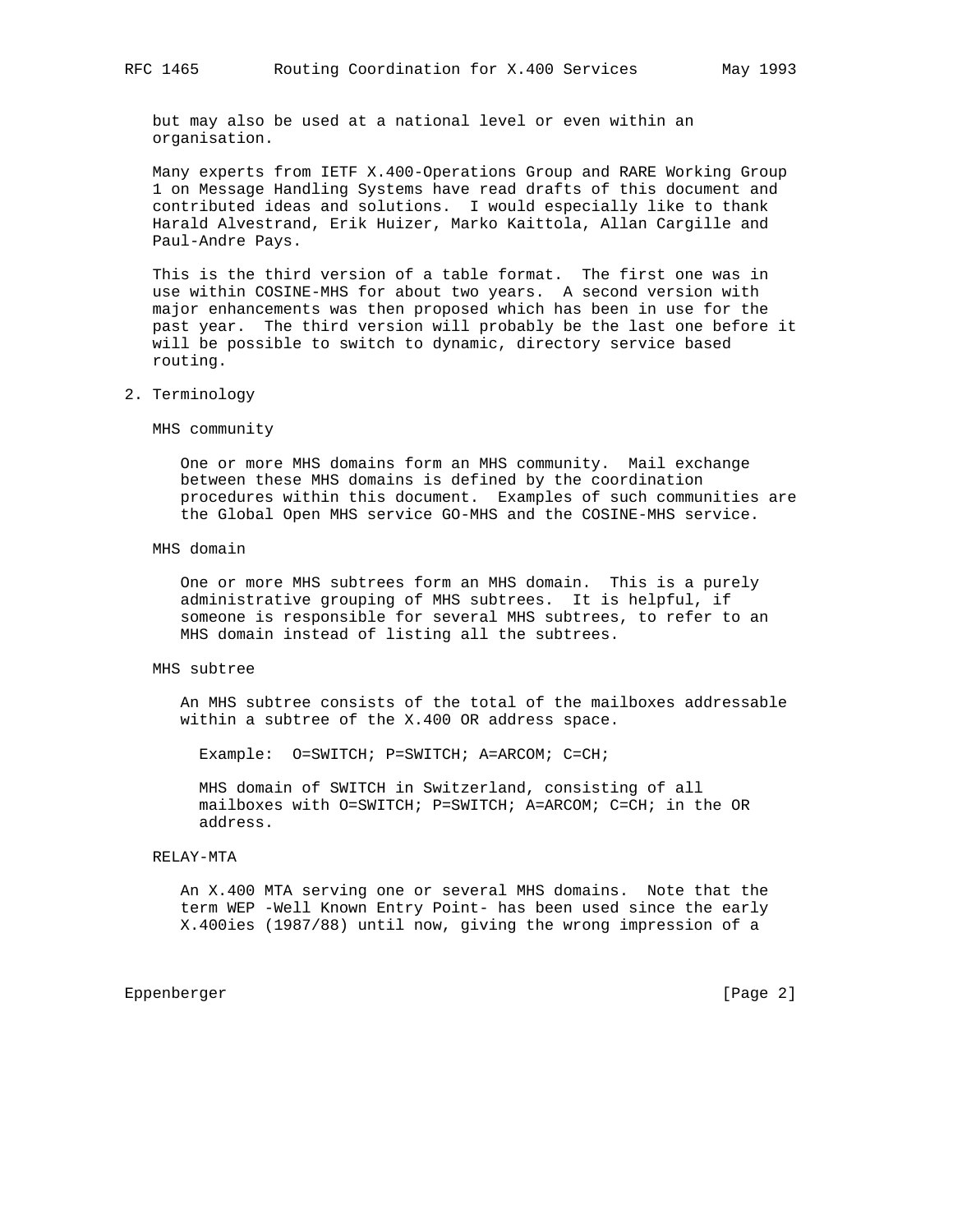single entry point (and therefore a single point of failure). This document proposes to use the term RELAY-MTA, reflecting more clearly the functionality of the MTA.

## COSINE-MHS

 The COSINE-MHS community is mainly formed by European X.400 service providers from the academic and research area, each of which is a member of RARE. The COSINE-MHS community is used in the annex as an example for the usage of this document in a multinational environment.

### 3. Requirements

 X.400 MTAs can communicate using different transport and network protocol stacks. For this document the stacks used in a WAN environment need to be considered:

|                    | Stack 1 | Stack 2 | Stack 3 | Stack 4 |
|--------------------|---------|---------|---------|---------|
| Transport Layer 4  | TP0     | TP4     | RFC1006 | TPN.    |
| Networkservice 1-3 | X. 25   | CLNS    | TCP/IP  | CONS    |

 A common protocol stack is not the only requirement to enable communication between two MTAs. The networks to which the MTAs belong need to be interconnected. Some well known networks are listed together with the stacks they use.

| Network                                                                        |                     | Stack Abbreviation         |
|--------------------------------------------------------------------------------|---------------------|----------------------------|
| Public Switched Packet Data Networks<br>International X.25 Infrastructure EMPB | $\mathbf{1}$<br>1.4 | Public-X.25<br>$EMPB-X.25$ |
| US and European connectionless pilot                                           | 2                   | Int-CLNS                   |
| Internet                                                                       | 2.3                 | Internet                   |

 Note that several stacks may be supported over a single network. However communication between MTAs is only possible if the MTAs share at least a common stack AND a common network.

 Unlike SMTP/TCP/IP systems, there is no directory service available which would allow an MTA to look up the next MTA to which it should submit a message. Routing within X.400 will continue to be table based until a solution using X.500 directory services is available.

 Furthermore it is not generally allowed to connect to any MTA even on the same network without being registered on the destination MTA. These restrictions require a large coordination effort and carefully configured and updated systems.

Eppenberger [Page 3]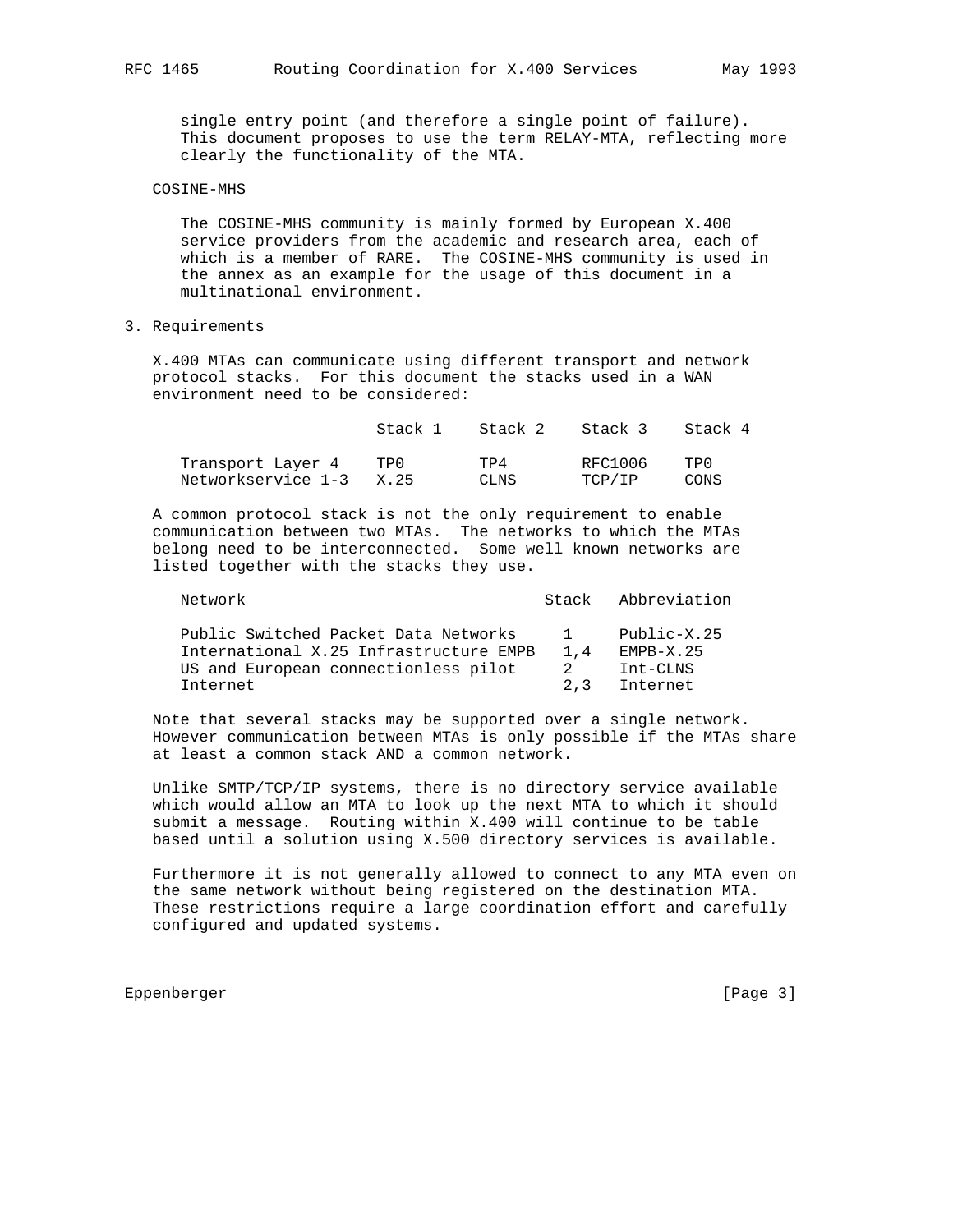# 4. Outline of the proposal

 This proposal offers a solution for describing information about X.400 message routing within an MHS community in RELAY-MTA and DOMAIN documents. Basic information on the MHS community is documented in the corresponding COMMUNITY document. All contact persons and RELAY-MTA administrators can be found in PERSON documents. A future X.500 based solution may need extended information to overcome still unsolved problems like optimal routing or traffic optimization for messages with multiple recipients. The information collected for the intermediate solution however is very basic. All established coordination procedures will help and even speed up the future introduction of an X.500 based solution.

### 4.1 The COMMUNITY document

 For each MHS community there exists one single COMMUNITY document containing basic information. First the contact information for the central coordination point can be found together with the addresses for the file server where all the documents are stored. It also lists network names and stacks to be used in the RELAY-MTA and DOMAIN documents. An MHS community must agree on its own set of mandatory and optional networks and stacks.

4.2 The RELAY-MTA document

 Every MHS domain in the community may designate one or more MTAs as RELAY-MTAs. These RELAY-MTAs accept incoming connections from the RELAY-MTAs of the other MHS domains and in return are allowed to send messages to these RELAY-MTAs. A RELAY-MTA is documented with all the necessary connection information in the corresponding RELAY-MTA document.

## 4.3 The DOMAIN document

 An MHS domain has a responsible person who sets up the routing entries for the domain in the DOMAIN document. The primary RELAY- MTAs listed in the DOMAIN document as serving this MHS domain must, TOGETHER, offer at least connectivity to all networks and stacks listed as mandatory in the COMMUNITY document. Optional RELAY-MTAs may be added, generally with higher priority, to allow more precise routing.

 An MHS domain may also decide not to operate a RELAY-MTA. It will then only need agreements with one or more RELAY-MTAs from other MHS services which will relay for this domain. The domain itself, however, must either create its own DOMAIN document or document its MHS subtrees jointly with another MHS domain.

Eppenberger [Page 4]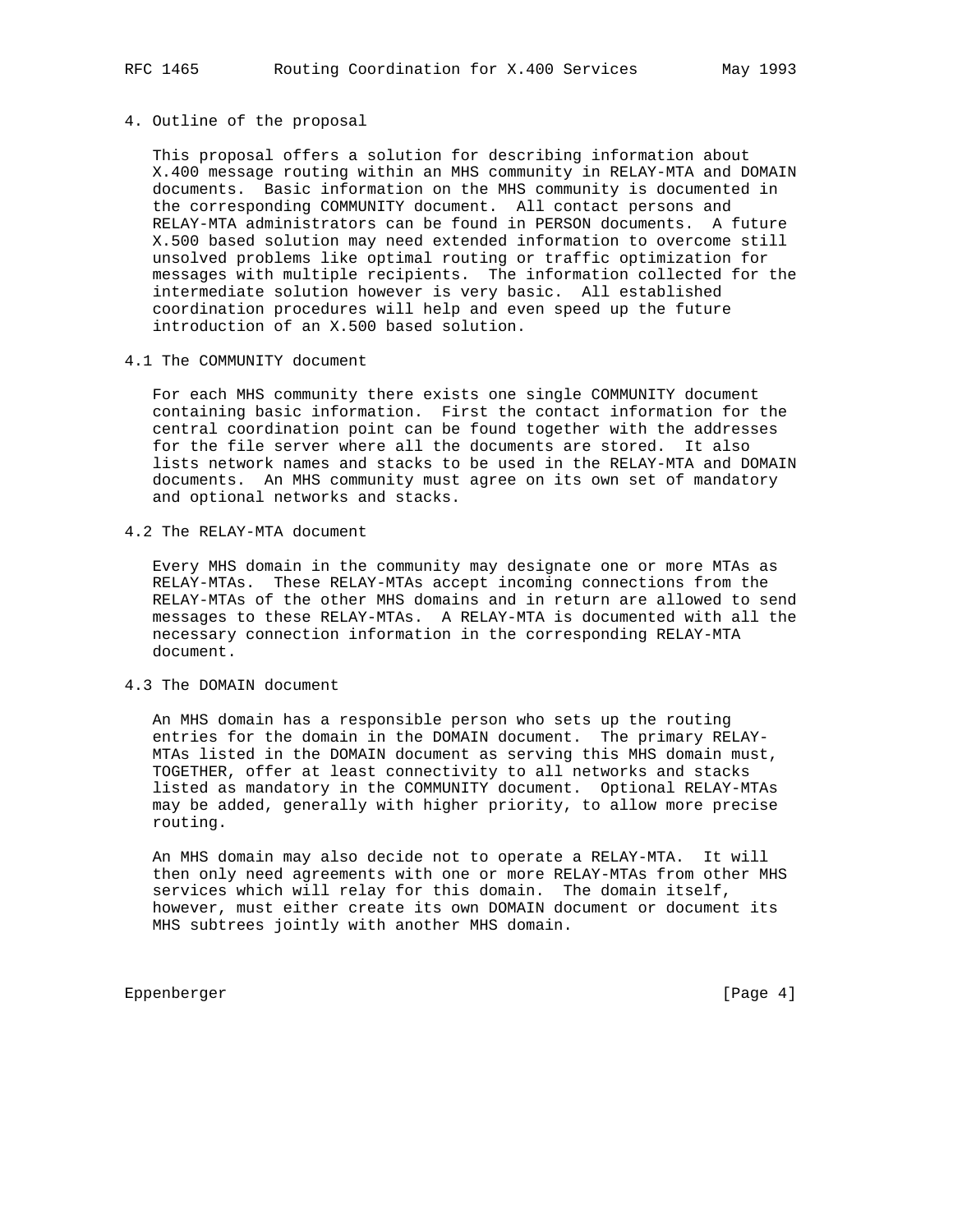The structure of the DOMAIN document is very straightforward. It starts off with one or more MHS subtrees, each on its own line. After the domains follows a line indicating the responsible person for the MHS subtrees mentioned. Finally the responsible RELAY-MTA(s) are listed with appropriate priorities.

4.4 The PERSON document

 All administrators and responsible persons are documented in PERSON documents. The RELAY-MTA and DOMAIN documents contain just keys pointing to a PERSON document. If such a person can already be found in an X.500 directory service, then the key consists of a Distinguished Name, else the key is just its OR address.

#### 4.5 Coordination

 This approach requires an identified coordination point. It is up to the MHS community to decide on the level of coordination and support to be provided and on the funding mechanisms for such activities. Basic information can be found in the COMMUNITY document. The following list of support activities is considered mandatory for an operational service:

- New RELAY-MTAs joining the service are tested and support is given to create the RELAY-MTA document.
- New MHS domains joining the MHS community get assistance to set up RELAY-MTA(s) and/or find appropriate RELAY-MTA(s) and to create DOMAIN documents.
- Updated documents are announced to the RELAY-MTA managers and responsible persons for the DOMAIN documents unless automatic distribution is used.
- All the RELAY-MTA, DOMAIN and PERSON documents are made available on a file server together with the COMMUNITY document. The file server must at least be reachable via email. MHS communities with a big number of documents may consider additional access methods like ftp and FTAM.
- Tools should be made available to manage routing tables for the X.400 software used on the RELAY-MTAs or to fill in and check the documents. The format of the documents has specifically been chosen to enable the use of automated tools.

 The RELAY-MTA managers must be aware that a large number of RELAY- MTAs in an MHS community may require significant operational resources to keep the local routing tables up-to-date and to

Eppenberger [Page 5]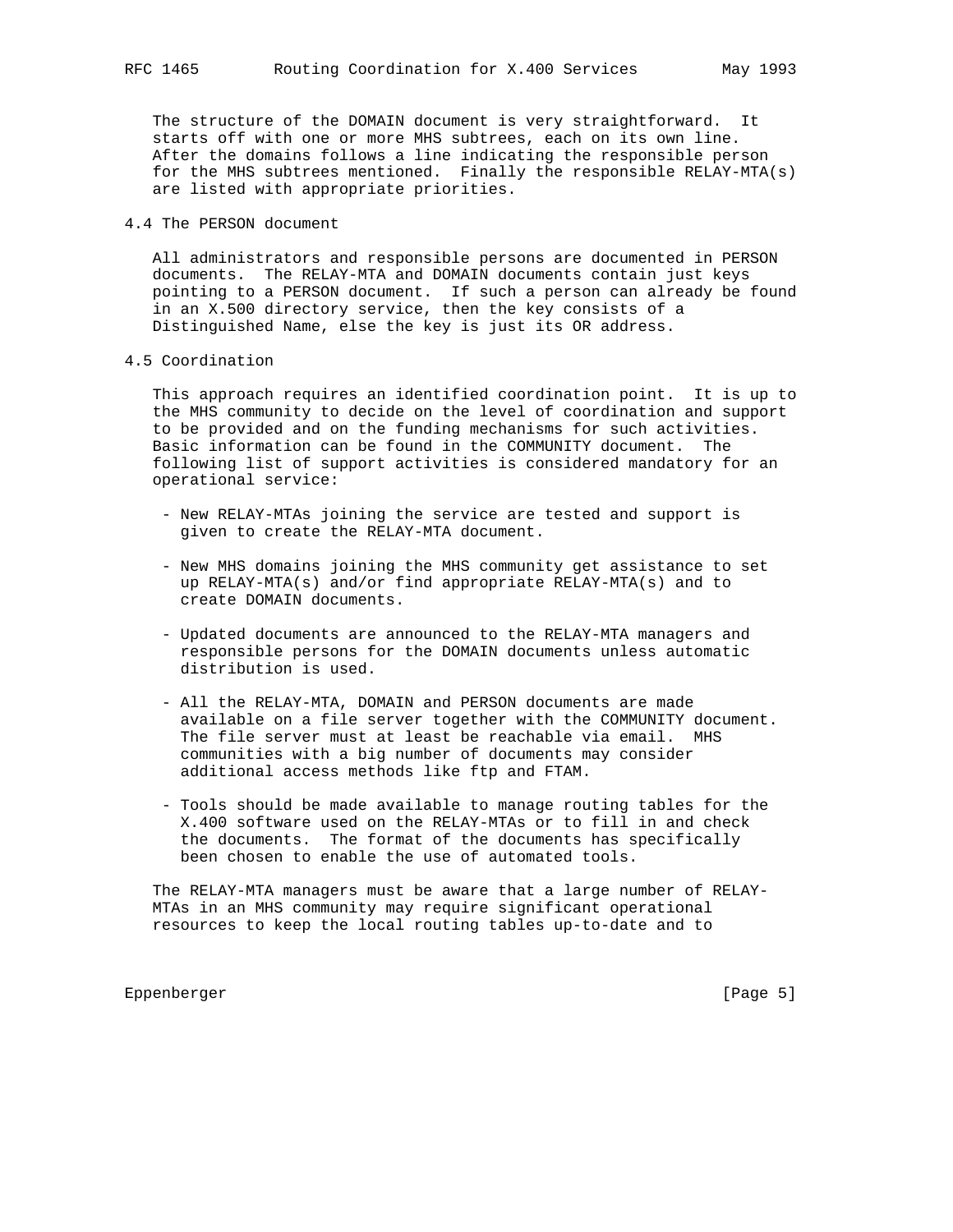constantly monitor the correct functioning of the connections. On the other hand more than one RELAY-MTA with a good connectivity to an MHS domain improves the overall robustness of the domain and thus the QOS.

 MHS communities may decide on additional mandatory requirements for the operation of a RELAY-MTA. These may include a hot line, echo services, exchange of statistics, response time to problem reports, uptime of the RELAY-MTA, etc. This will ensure a certain quality of service for the end users.

## 4.6 Routing

 The proposal addresses MHS communities spanning several organisations. But it may also be used to manage routing within a single organisation or even a global MHS community.

 Two kinds of mail relays are defined, the primary RELAY-MTAs and the secondary RELAY-MTAs. A primary or secondary RELAY-MTA must allow incoming connections from all other primary and secondary RELAY-MTAs with a common stack. Primary RELAY-MTAs must be able to connect to all other primary RELAY-MTAs which share a common stack. A secondary RELAY-MTA must connect to at least one primary RELAY-MTA.

 Each MHS community must define update procedures for the routing based on the documentation. Automated update has to be studied carefully.

 An MHS community should also define procedures for new RELAY-MTAs and MHS domains joining the service. Since the usage of X.400 is growing rapidly a flexible but well coordinated way of integrating new members into an MHS community is needed. The proposed documentation format supports this by allowing primary and secondary RELAY-MTAs. All RELAY-MTAs accept incoming connections from each other. Sending messages can be done by using the primary RELAY-MTAs only. This allows new RELAY-MTAs to join the community as secondary and to get primary status when traffic flow increases. Secondary RELAY-MTAs may also require a longer testing period.

## 5. The documents

 The definition is given in BNF-like syntax. The following conventions are used:

- | means choice
- \ is used for continuation of a definition over several lines

Eppenberger [Page 6]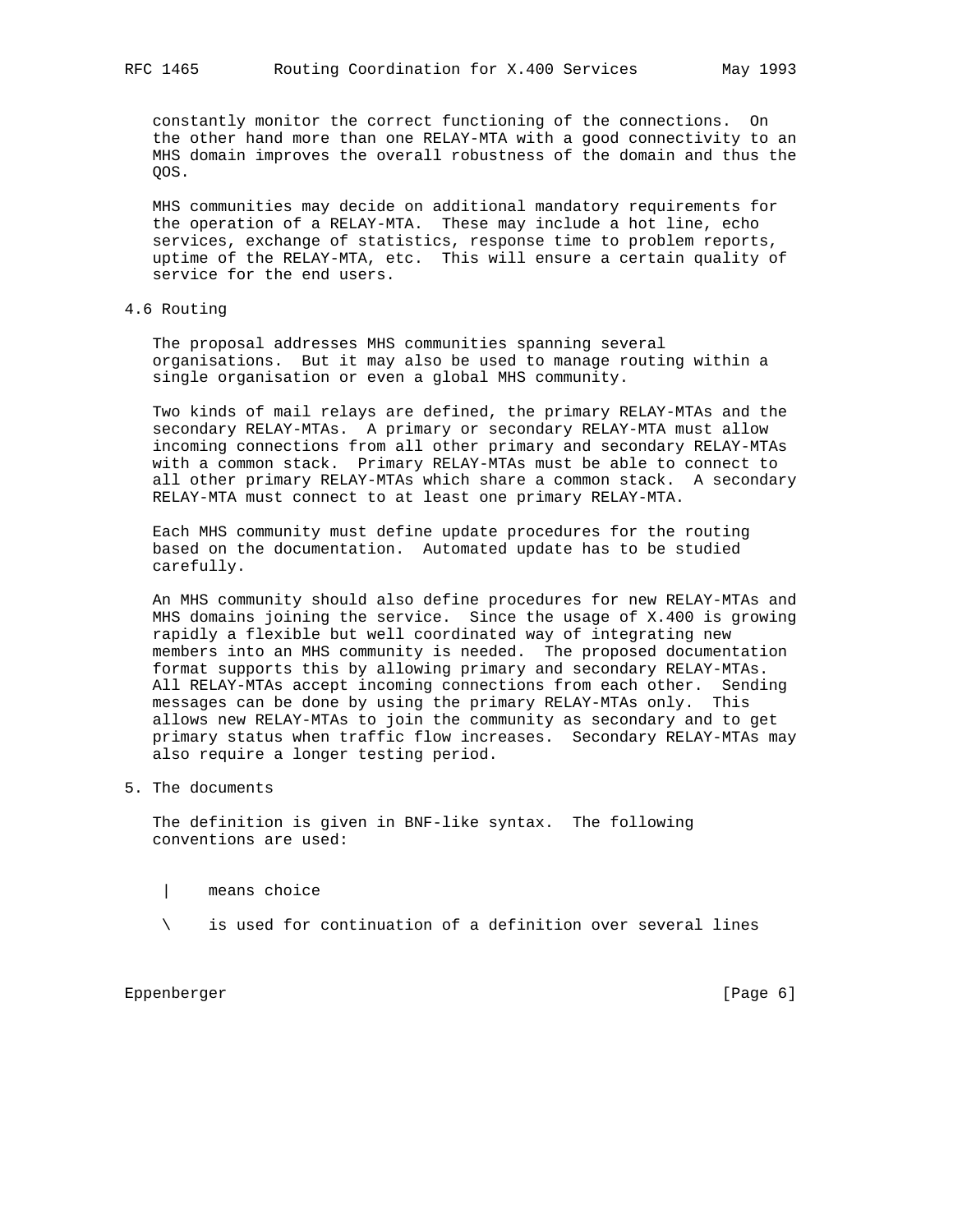- [] means optional
- {} means repeated one or more times
- () is used to group choices
- \" is used for double quotes in a text string
- <CR> is a Carriage Return and means that the next section starts on its own line.

 The definition is complete only to a certain level of detail. Below this level, all expressions are to be replaced with text strings. Expressions without more detailed definition are marked with single quotes '. The format and semantics should be clear from the names of the expressions and the comments given.

 Wherever the BNF definition requires a single blank, multiple blanks may be used to increase the readability. Please note that for some field values the number of spaces is significant.

 Lines exceeding 80 characters should be wrapped at any convenient blank except at blanks which are significant. The line is continued with at least one leading blank.

 Comments may be placed anywhere in the document but only on separate lines and without splitting wrapped lines. Such a comment line must either start with a '#' sign followed by white space and the comment or consist of a single '#' on a single line.

 The documents must follow the case of the strings defined in BNF. Note that some values, especially connection parameters like TSEL or MTA password are case dependant too.

 The BNF definitions are ordered top-down. See Appendix B for an alphabetically sorted list.

 A set of one COMMUNITY document and several RELAY-MTA, DOMAIN and PERSON documents belong together. The detailed definitions can be found in the following chapters.

 $\langle x.400$  routing coordination document set> ::= \ <COMMUNITY-document> \  $\{$  <RELAY-MTA-document>  $\}$  $\{$  <DOMAIN-document>  $\}$ { <PERSON-document> }

Eppenberger [Page 7]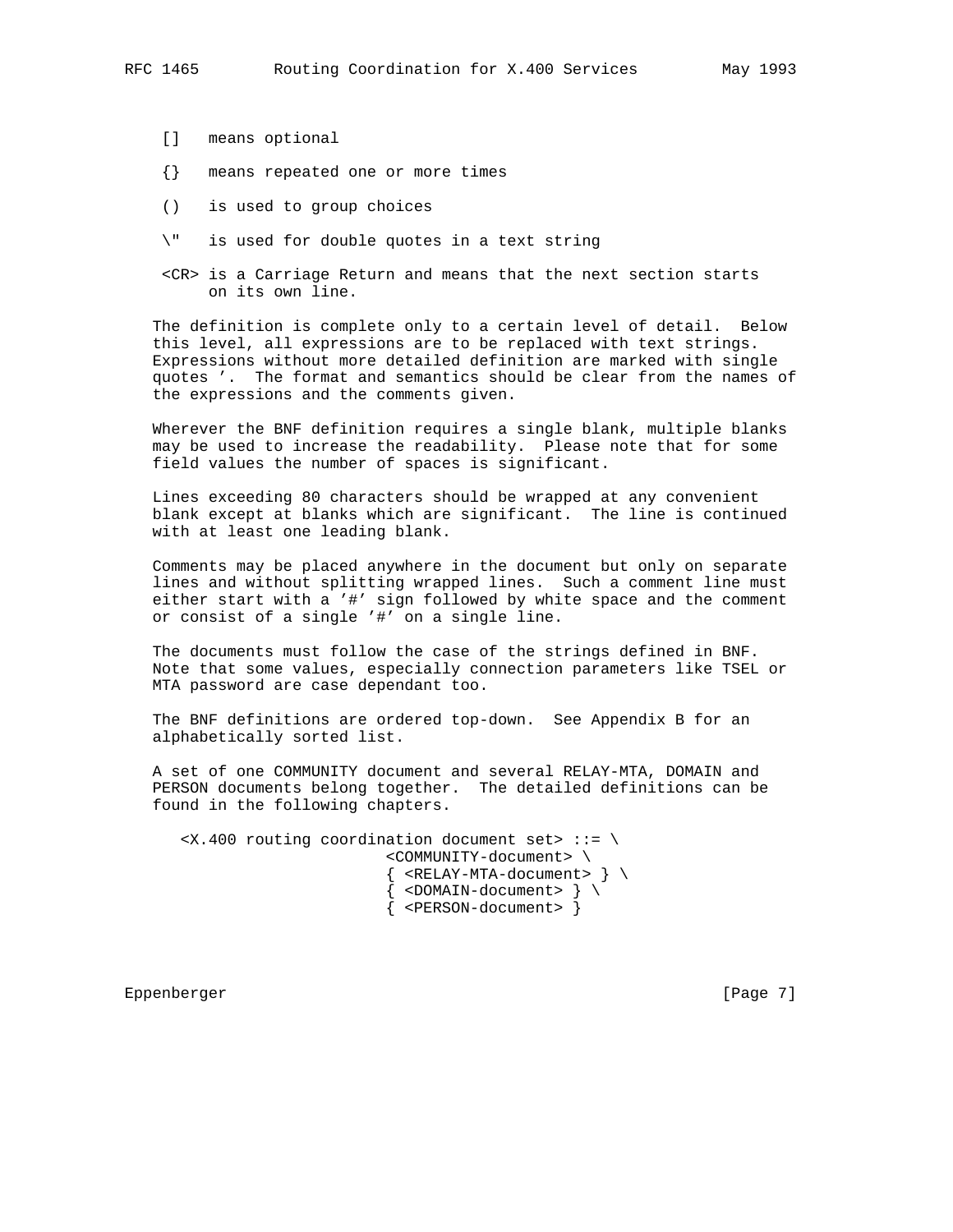## 5.1 Common Definitions

 <DirectoryName> ::= 'Distinguished Name' The string representation of a Distinguished Name is defined in the RFCxxxx. If a Distinguished Name is used as a key in the documents, then the information can be fetched from the directory instead of checking the appropriate document. But as long as not all managers in the same community have directory access, the same information must also be present in a document. Note that Distinguished Names in the context of the routing documents are just used as key strings to point to other documents. <Community-Identifier> ::= "Community: " \ ('community name' | <DirectoryName>) <CR> The 'community name' is a string identifying the MHS community to be used in the first line of all documents.  $\langle$ UniqueRELAY-MTAkey> ::= (([ "P=" 'PRMDname' "; " ] \  $[N^*A]=N^*I$  / ADMDname' "; " ] \ "C=" <Country-Code> "; " \ "MTAname=" 'MTAname') | <DirectoryName> ) A unique key is needed to identify the RELAY-MTA. In addition to the MTA name itself, it is proposed to use OR address attributes of the management domain where the RELAY-MTA resides. ADMD and PRMD fields are both optional and may be used to guarantee uniqueness of the key. The values used are irrelevant. Even non printable characters like @ or ! are acceptable. The result is not an address but a key string. A Distinguished Name may be used instead. <UniquePersonKey> ::= (<X.400 address> | <DirectoryName> )

 A unique key is necessary to make the links from the documents where a responsible person or an administrator is needed, to the PERSON documents. It is either the OR address of the person or a Distinguished Name (if the person is already registered in the directory).

<Country-Code> ::= 'Two Character Country Code ISO-3166'

 <X.400 address> ::= 'OR address, ISO 10021-2 Annex F' It has been used consequently all over the document. This explains also the syntax of the

Eppenberger [Page 8]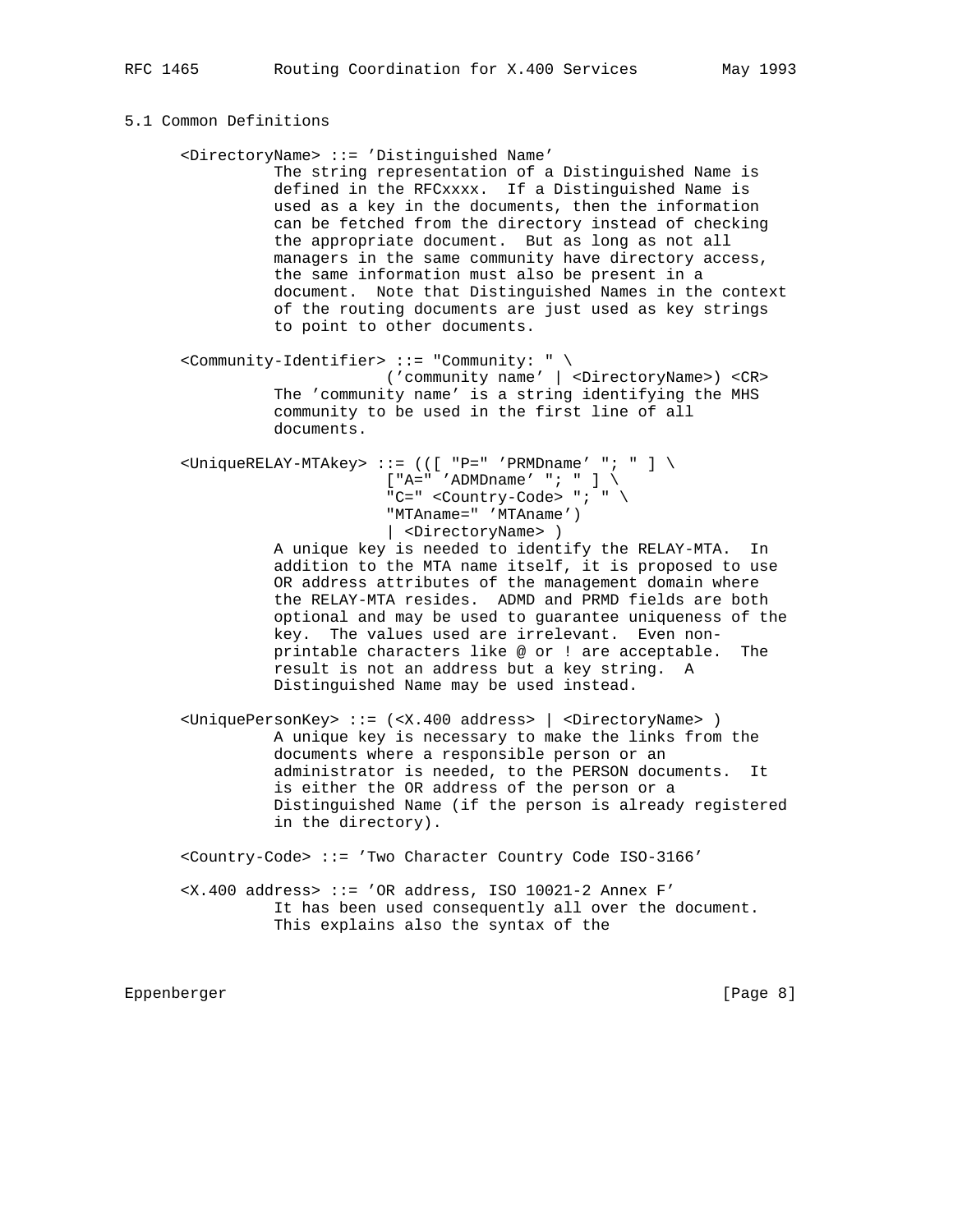<UniqueRELAY-MTAkey> and the <MHS-subtree>. Examples: S=user; O=org ltd.; OU1=sect1; P=org; A=rel400; C=aq; DDA:RFC-822=we(a)sell.it; P=internet; A= ; C=xx; G=john; I=w; S=doe; P=org; A=rel400; C=aq; <EMail> ::= "Address: " <X.400 address> <CR> <tel-no-list> ::= <tel-number> [{"; " <tel-number>}]  $\text{tel-number}$  ::=  $\{$  "+" <int-pref> " " <national number> \ [" x" <extension>]} This syntax follows the attribute syntax of the X.500 directory based on CCITT E.123. <int-pref> ::= 'international prefix' <national number> ::= 'national telephone number' A national number may be written with spaces and hyphens to group the figures. <extension> ::= 'local extension' <Phone> ::= "Phone: " <tel-no-list> <CR> One or more phone numbers <Fax> ::= "Fax: " <tel-no-list> <CR> One or more FAX numbers <Mail> ::= "Mail: " 'postal address information' <CR> The items of the postal address are separated by ' /' wherever the next item goes onto the next line for a printed address label. If the document is for an international community, the address should include the person's country. Example: Mail: SWITCH Head Office / Urs Eppenberger / Limmatquai 138 / CH-8001 Zurich / Switzerland results in the following mailing label: SWITCH Head Office Urs Eppenberger Limmatquai 138 CH-8001 Zurich Switzerland <Update-info> ::= "Update: FORMAT=V3; DATE=" 'yymmdd' \ "; START=" 'yymmdd' \ ["; END=" 'yymmdd'] <CR> The <Update-info> contains also the format identifier.

Eppenberger [Page 9]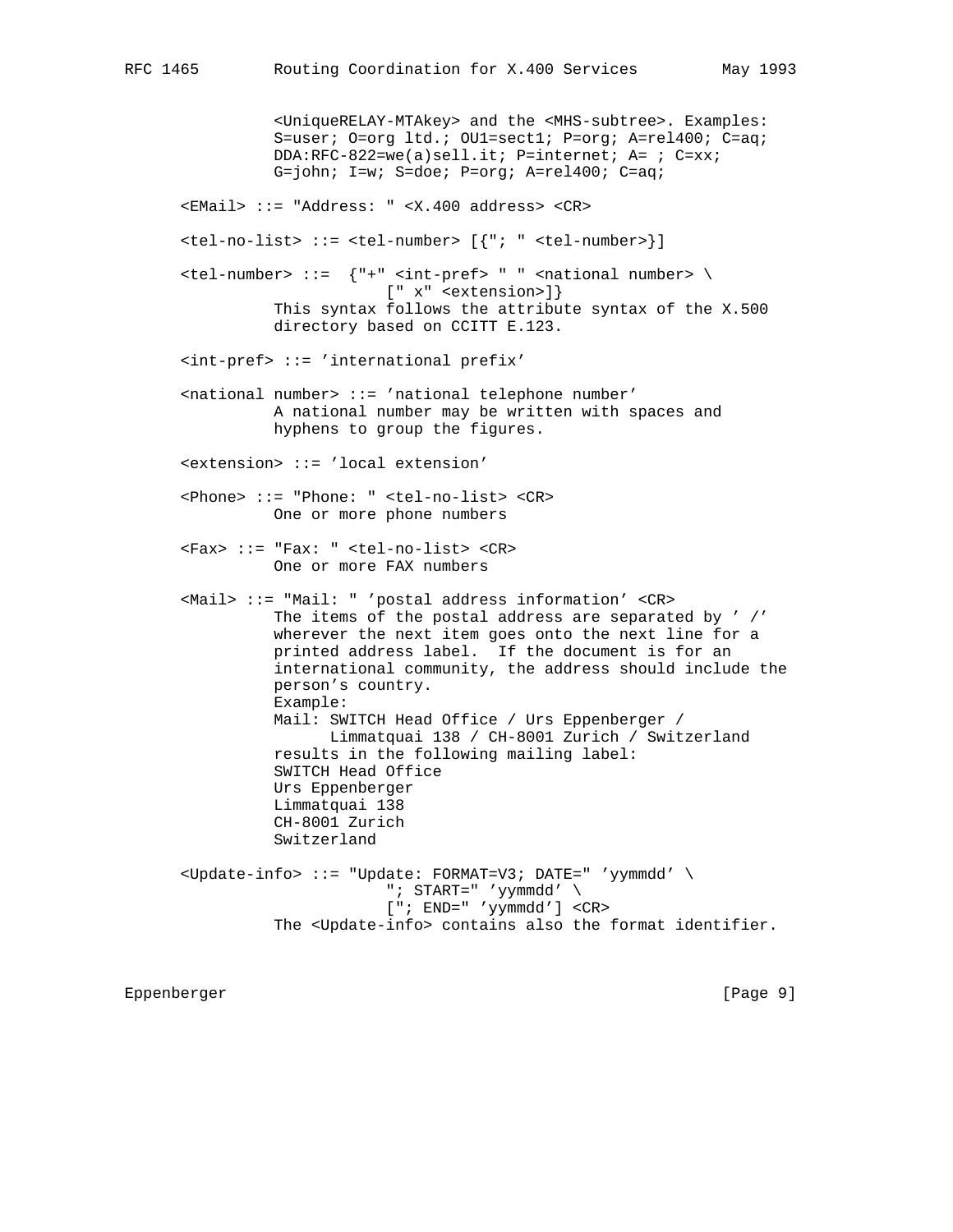The date of the last update of a document is given in the form 'yymmdd'. A start date must be set. A document can be published this way before the information in it is valid. (This is especially useful in absence of automated tools. RELAY-MTA managers get more time to prepare their systems.) An end date is used to set an expiration date for the document. <P-address> ::= 'String encoded Presentation Address' The format of this string follows RFC1278, A string encoding of Presentation Address and RFC1277, Encoding Network Addresses to support operation over non-OSI layers. See chapter 5.2 about the usage of macros in a Presentation Address. <Service-type> ::= <Network-name> "/" \ <Network-service> "/" \ <Transport-Protocol> The service type consists of a string with three parts concatenated with a "/": Network-name/Network service/Transport-Protocol. <Network-name> ::= 'Name of a network' The network-name string identifies a network. A well known key word should be chosen. (No '/' character is allowed.) Examples: Public-X.25, Internet, EMPB-X.25, Int-CLNS, WIN, Janet, <Network-service> ::= 'Name of a network service' Examples: X.25, CONS, CLNS, TCP <Transport-Protocol> ::= 'Name of a transport protocol' Examples: TP0, TP2, TP4, RFC1006 Since network and stack information forms one string, it identifies in an easy way a connection possibility between two RELAY-MTAs. The COMMUNITY document defines the strings to be used in the RELAY-MTA and DOMAIN documents. Some examples: Internet/TCP/RFC1006 Public-X.25/X.25/TP0 RARE-IXI/CONS/TP0 RARE-CLNS/CLNS/TP4 (It is probably important to mention here that this string has nothing to do with the format of a

Eppenberger [Page 10]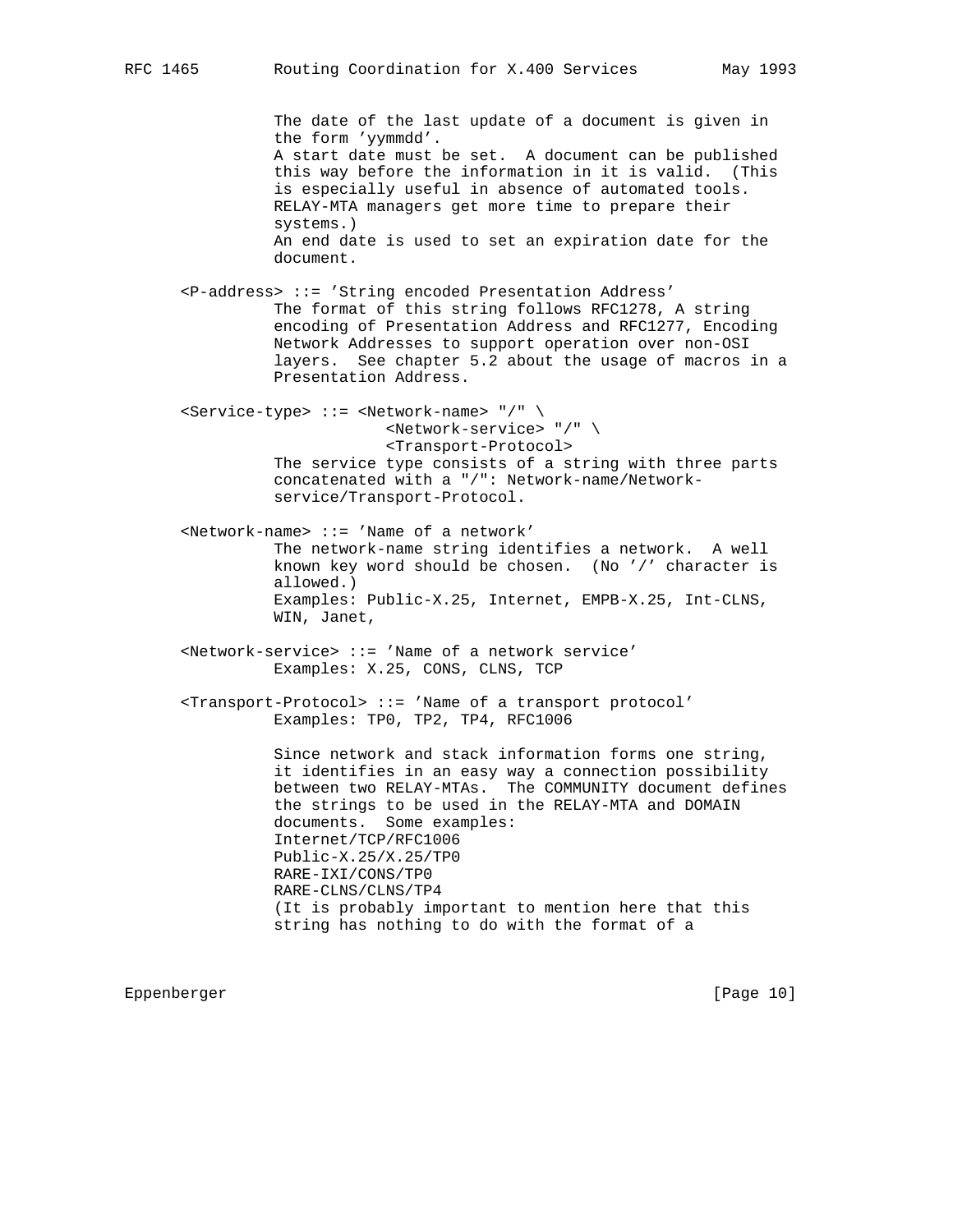presentation address as defined by Steve Hardcastle- Kille in RFC1278. The problem of networks using the same address structure (X.121 DTEs, 4 Byte Internet addresses) but not being connected is not addressed in RFC1278 but solved by using the proposed service identifier above in addition to the presentation address. As long as there are network islands, there is no other way than the addition of an 'island' identifier.

```
 <MHS-subtree> ::= ["O=" 'Organization-name' "; "] \
                        ["OU1="'OrganizationalUnit'"; "\
                       ["OU2="'' 'OrganizationalUnit' "; " \
                       [ "OU3=" 'OrganizationalUnit' "; " \
                        ["OU4=" 'OrganizationalUnit' "; "]]]] \
                       ['P=' 'PRMDname' ''; ']\ \"A=" 'ADMDname' "; " \setminus "C=" <Country-Code> ";"
<Operation> ::= "Reachable: " \{ \text{times} \; "-- \; \text{times} \; " ; "} \} \ <Time-zone> <CR>
 <time> ::= 'hh:mm'
\n  <Time-zone> ::= ("UTC+" | "UTC-") 'hhmm'
           The operation information is needed to know the time
           someone is reachable. This information is important
           for communities spanning several time zones.
           'hhmm' is a four digit value, the first two digits
           indicate hours, the second two digits indicate minutes.
           Use "UTC+" for time zones east of Greenwich. A simple
           formula helps to calculate the current time at the
           remote place:
           local-time - local-displacement + remote-displacement =
           remote-time
          18:00 - (UTC + 0100) + (UTC - 0800) = 09:00 The <Time-zone> entry may be followed by a comment line
           indicating when Daylight Saving Time is in effect.
           This is especially reasonable for MHS communities
           spanning continents on the northern and southern
           hemisphere.
```
5.2 The COMMUNITY document

 <COMMUNITY-document> ::= <Community-Identifier> \ <Update-info> \ <COMMUNITY-document-body> The first line of the COMMUNITY document specifies the

Eppenberger [Page 11]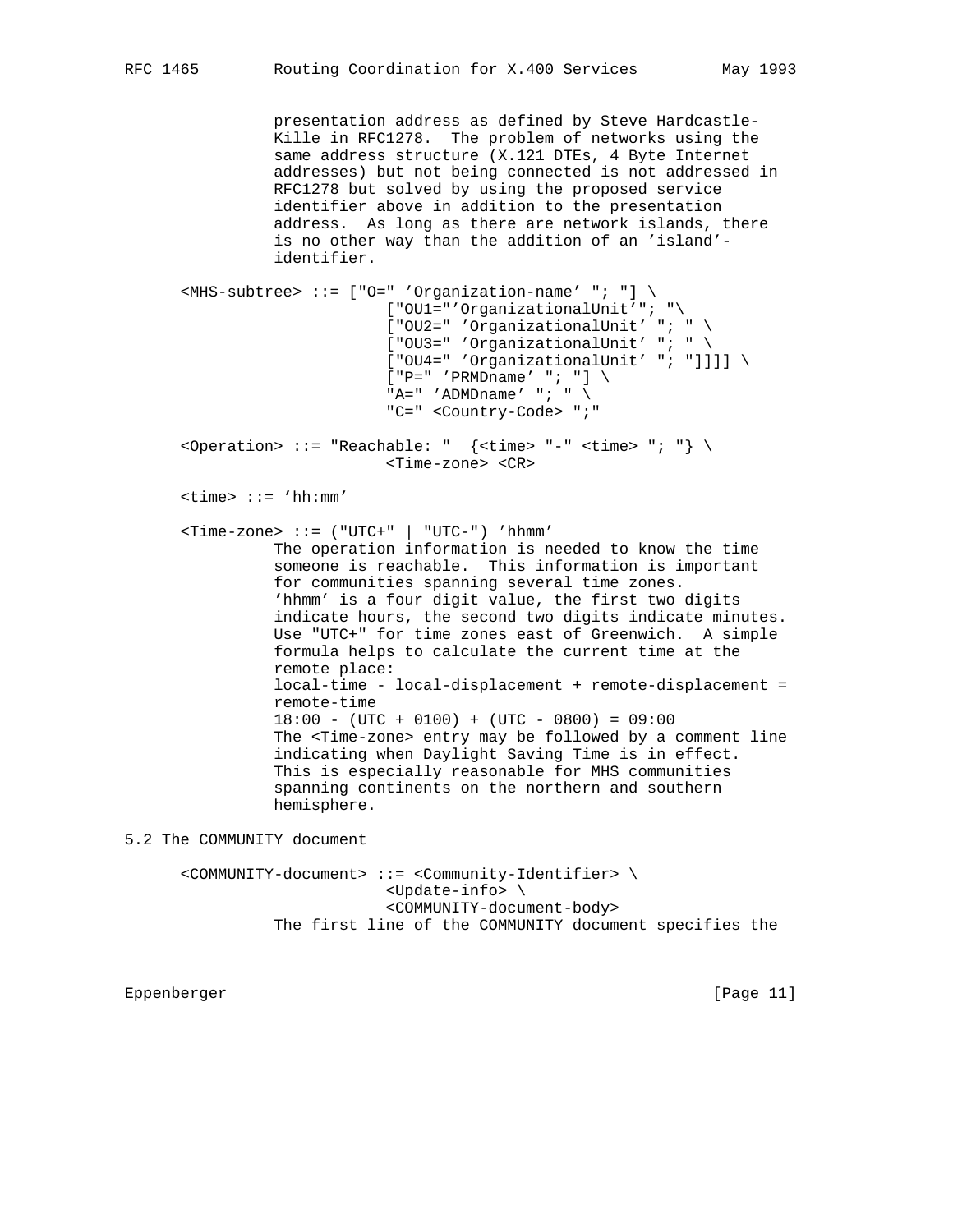<Community-Identifier> to be used in the header of all other documents belonging to the same community. It is recommended to add a few comment lines to describe the members of this MHS community. <COMMUNITY-document-body> ::= <Coordination> \ [{<Macro-definition>}] \ {<Connections>} <Coordination> ::= <EMail> <Phone> <FAX> \ <Mail> <Operation> <File-server> Set of contact information for the coordination point <File-server> ::= <email-server> [{<FTP-server>}] \ [{<FTAM-server>}] All documents must be available at least to the managers of the MHS domains and the RELAY-MTAs through an email server. If FTAM and FTP are also available, the generation of automated update tools is much easier. It is suggested to have a single server. If there is only one, knowing a single X.400 OR address will allow you to reach the server. However for FTP and FTAM more system addresses may be possible depending on the number of available network connections (or service types as they are called in this document). <email-server> ::= "Mail-server: "<X.400 address> <CR> The email address of the file server.  $\langle$ FTP-server> ::= "FTP-server: " 'domain name' "; " \ 'account-name' ["; " 'password'] <CR> In addition to the domain name of the server, an account name and a password is given. In most cases this will probably be something like "anonymous" and "guest". Some servers request the RFC822 address of the user. This is documented by using the string 'user@domain' as password entry. The meaning is not to use 'user@domain' literally as password while accessing the server (even if this would generally work too since the software often just checks the presence of an @ sign,) but to use ones own RFC822 email address.  $\langle$ FTAM-server> ::= "FTAM-server: "  $\langle$ P-address> "; " $\rangle$  $'account$ -name' ["; " 'password'] \ ["; X.500 " <DirectoryName>] <CR> The account name is often case sensitive. Some FTAM

Eppenberger [Page 12]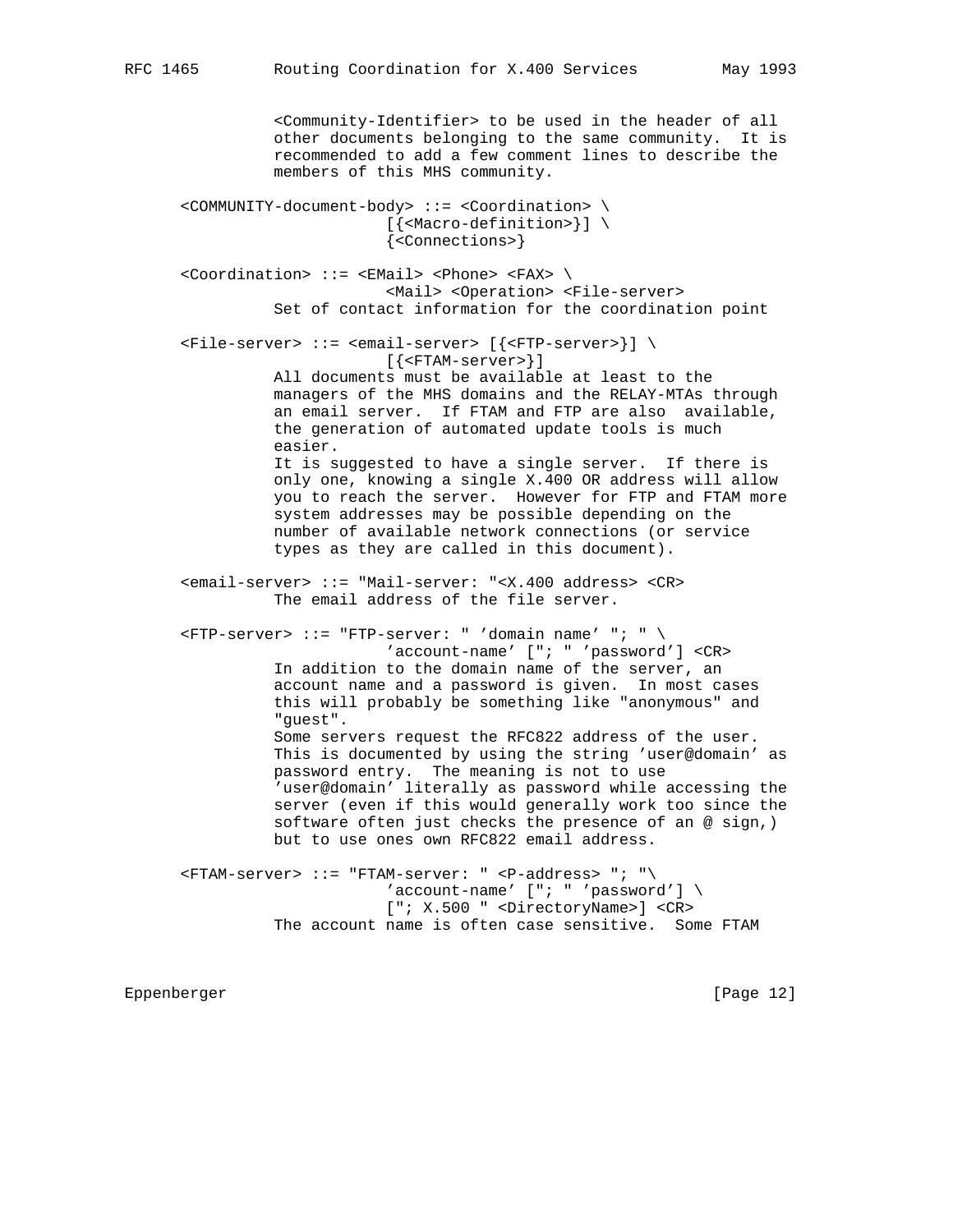servers offer anonymous access with the account-name ANON. Documenting an FTAM server with a Distinguished Name is only allowed if the server is registered in the directory. <Macro-definition> ::= "Macro: " 'Macro name' " " \ 'Macro value' <CR> Presentation addresses without the usage of macros are generally unreadable. RFC1278 suggests a few macros. All macros which are allowed in a community must be defined in the COMMUNITY document. It is recommended to use the proposed macros in RFC1278 and add new ones if necessary: Macro: Int-X25(80) TELEX+00728722+X.25(80)+01+ Macro: Janet-X25(80) TELEX+00728722+X.25(80)+02+ Macro: Internet-RFC-1006 TELEX+00728722+RFC-1006+03+ <Connections> ::= {<mandatory-service>} \ {[<optional-service>]} Note that at least one mandatory service type is needed. <mandatory-service> ::= "Mandatory-Service: " \ <Service-type> <CR> <optional-service> ::= "Optional-Service: " \ <Service-type> <CR> 5.3 The RELAY-MTA document <RELAY-MTA-document> ::= <Community-Identifier> \ <Update-info> \ <RELAY-MTA-document-Identifier> \ <RELAY-MTA-document-body> A RELAY-MTA document contains the full description of a single RELAY-MTA. Only one community is allowed. Since some of the information is community dependent, it would not be easily possible to have a single RELAY-MTA document used in different communities. <RELAY-MTA-document-Identifier> ::= \ "RELAY-MTA: " <UniqueRELAY-MTAkey> <CR> <RELAY-MTA-document-body> ::= <Status> <connection-info> \ <contact-info> <Status> ::= "Status: " ("primary" | "secondary") <CR> This defines if the RELAY-MTA has 'primary' or

Eppenberger [Page 13]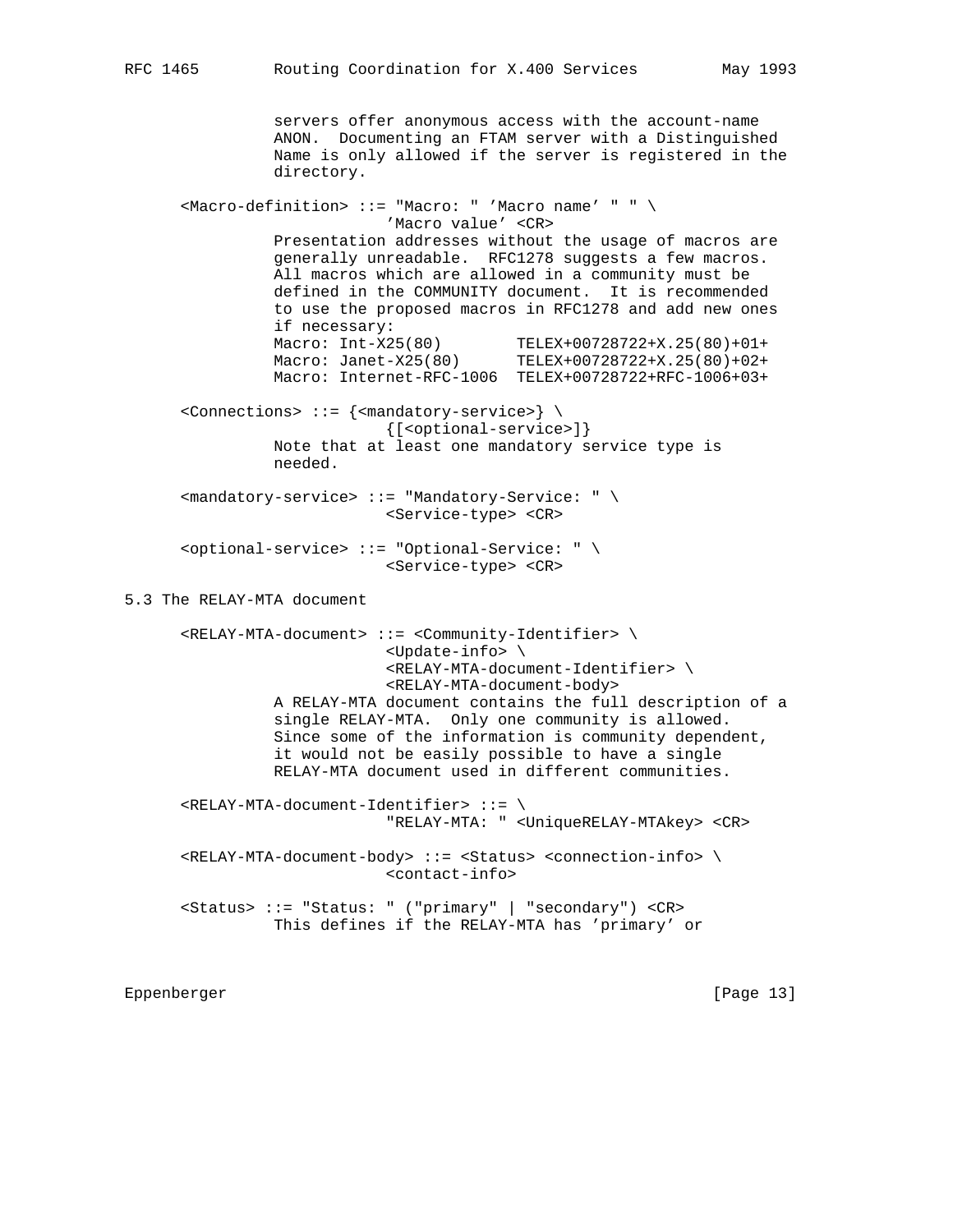'secondary' status. See section 4.3 and 6 for more information. <connection-info> ::= <password> <RTS> \ {<called-connection><calling-connection>}\  $[<$ system> $] \ \setminus$  [<local-domain>] \ [<echo-server>] More than one set of connection information may be present for RELAY-MTAs supporting several networks and protocol stacks. <password> ::= "Password: " \ ("secret" | "none" | \ "value=\"" 'password' "\"") <CR> If the keyword none is present, then no password is sent with the MTAname when this MTA initiates an RTS connection or responds to an incoming connection. Password: none If the keyword secret is present, then the connection needs a password which is not made publicly available. (For example, a community might keep a list of the passwords at the central coordination point. The list would then be faxed to the RELAY-MTA managers.) Password: secret A password must be documented using the value="password" notation. The double quotes around the password are needed, consider the case of a single blank as a password. Password: value=" " Password: value="nume-n-ine" <RTS> ::= <dialog-mode> \ [<checkpoint-size> <window-size>] <dialog-mode> ::= "RTS-dialog-mode: " \ ("TWA" | "MONOLOGUE") <CR> <checkpoint-size> ::= "RTS-checkpoint-size: " \ 'checkpoint size' <CR> <window-size> ::= "RTS-window-size: " \ 'window size' <CR> <called-connection> ::= "Called-address: " \ <Service-type> "; " \

Eppenberger [Page 14]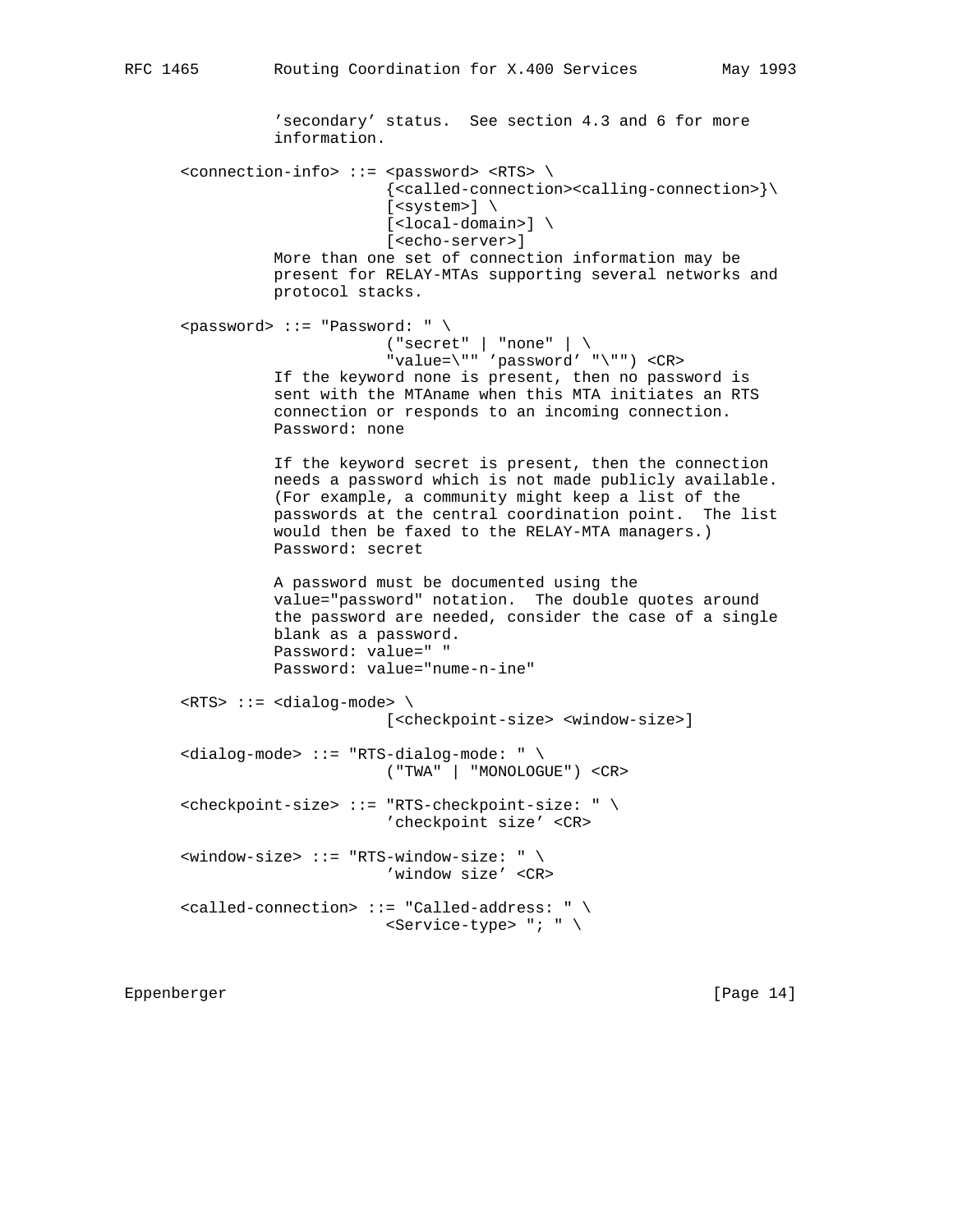$\langle P\text{-address} \rangle$  "; "  $\langle \text{MTS} \rangle$  ["; " <Service-priority>] <CR> <MTS> ::= "MTS-T" | "MTS-TP" | "MTS-TP-84" MTS-T: mts-transfer MTS-TP: mts-transfer-protocol MTS-TP-84: mts-transfer-protocol-1984 See ISO 10021-6, Section 3, chapter 11.1 for more details on this matter. X.400(84) systems only support mts-transfer-protocol-1984. <Service-priority> ::= 'Integer 0..99' The lowest Integer corresponds to the highest priority as in DNS. It is possible to set different priorities for each service type. This may be chosen, for example, to distribute the load amongst different networks according to their available bandwidth. <calling-connection> ::= "Calling-address: " \ <Service-type> "; " \ <P-address> <CR> Since called and calling network addresses may differ in certain configurations and some X.400 systems do validation on calling network addresses, it is important to have this information in the RELAY-MTA document. (Note: a calling X.121 address might change if the X.25 switch is reconfigured. This will stop a RELAY-MTA from connecting to other RELAY-MTAs using address validation without having changed anything at the higher layers!)  $\langle$ system> ::= "System: HW=" 'computer type' "; " \ "OS=" 'operating system' "; " \ "SW=" 'MHS software' <CR> It is optional to provide HW/SW information. Experience, however, has shown that a number of communication problems were more easily identified and solved with this information present and up-to-date. <local-domain> ::= "LocalDomain: " <MHS-subtree> <CR> This is a useful but optional extension to the documentation. The <MHS-subtree> is local to the RELAY-MTA. The <MHS subtree> attributes might be used together with S=nosuchuser; to do connectivity and availability tests.

Eppenberger [Page 15]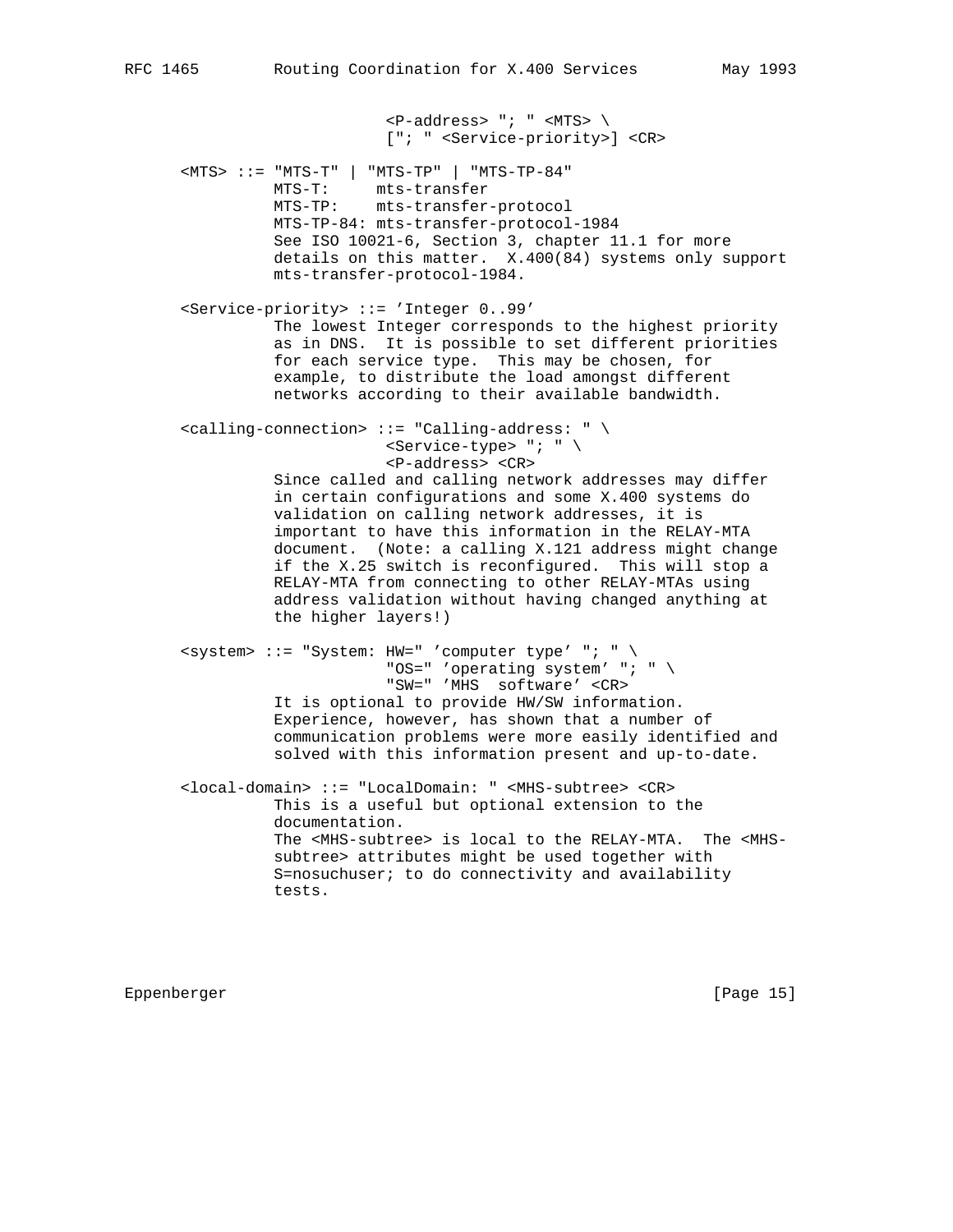<echo-server> ::= "EchoServer: " <X.400 address> <CR> Some of the RELAY-MTAs might offer an echo server functionality. It does make sense to document this in the RELAY-MTA document for test purpose. This field is optional.

 <contact-info> ::= {"Administrator: " <UniquePersonKey> <CR>} The contact details for the RELAY-MTA administrator can be found in the appropriate PERSON document. It is possible to document a whole team using a distribution list if this is desired. It is generally better to document one or more 'real' persons.

5.4 The DOMAIN document

 <DOMAIN-document> ::= <Community-Identifier> \ <Update-info> \ <DOMAIN-document-body>

 <DOMAIN-document-body>::= {<Domain-entry>} <responsible> \ {<Relay>}

 <Domain-entry> ::= "Domain: " <OR-matching> <MHS-subtree> <CR> Note that it is not allowed to have equal <Domain entry> lines in different DOMAIN documents belonging to the same MHS community. A Domain-entry line can only appear in one DOMAIN document.

 $\langle$ OR-matching> ::= ( "\* " | "= " ) This qualifier defines how the following OR address attributes should be handled for the routing algorithm. If a '\*' is present, a destination address of a message is matched by the "Domain:" entry if at least the OR address attributes in the "Domain:" entry are equal to the destination address. If a "=" is present, a destination address of a message is matched by the "Domain:" entry if there are exactly the same OR attributes in the destination address as in the "Domain:" entry. (This restriction works for OU4, OU3, OU2, OU1, O, P, A and C only.) Example: a) Domain: \* P=switch; A=arcom; C=ch; b) Domain: = P=switch; A=arcom; C=ch; The address S=eppenberger; P=switch; A=arcom; C=ch; matches both cases, a) and b). The address S=eppenberger; O=unibe; P=switch; A=arcom; C=ch; matches only case a).

Eppenberger [Page 16]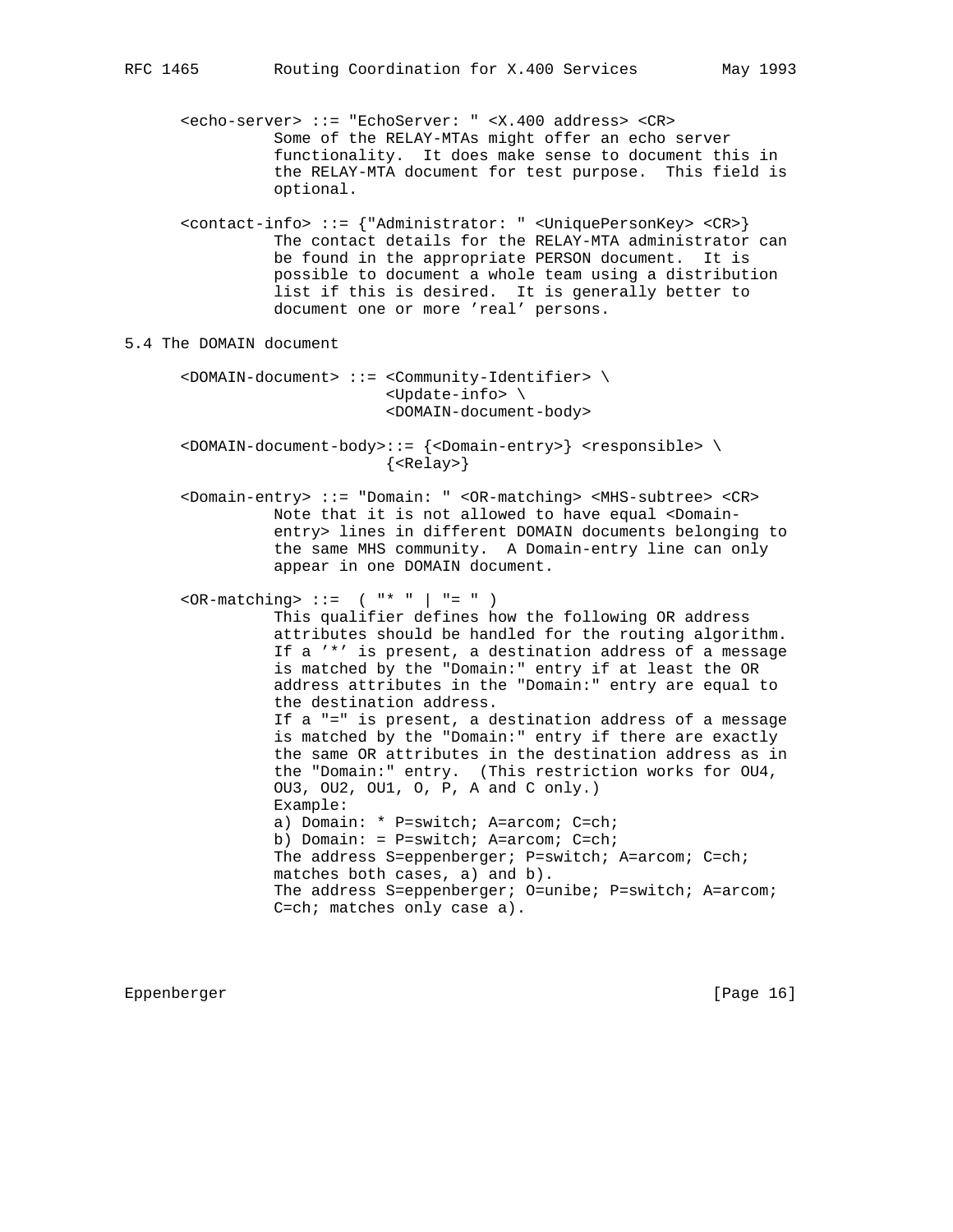<responsible> ::= {"Administrator: " <UniquePersonKey> <CR>} This is the person responsible for the listed domains. His task is to get the agreement of the relaying RELAY-MTAs and keep the DOMAIN document up-to-date. This person is the only one authorized to make changes to this document. Note that multiple administrators may be listed.

 $\langle\text{Relay}\rangle$  ::= "Relay: " \ ( 'UniqueRELAY-MTAkey' | \ "Internet-SMTP" ) "; "  $\setminus$  <RELAY-MTA-Priority> <CR> The priority is used to define the sequence in which different RELAY-MTAs may be tried in case of failure. A lower integer corresponds to a higher priority as in DNS. Priorities 0..49 are used to indicate backup RELAY-MTAs. Priorities 50..99 are used for RELAY-MTAs not acting as backup but as relay service provider for a network service type not supported by the main RELAY-MTA. The keyword "Internet-SMTP" is a placeholder for an RFC1327 gateway connected to Internet. The RELAY-MTA manager selects a gateway of his choice. <RELAY-MTA-Priority> ::= <Integer 0..99> 5.5 The PERSON document <PERSON-document> ::= <Community-Identifier> \ <Update-info> \ <PERSON-document-identifier> \ <PERSON-document-body> <PERSON-document-identifier> ::= "Key: " <UniquePersonKey> <CR> <PERSON-document-body>::= <Name> {<EMail>} {<RFC822>} \ <Phone> <Fax> <Mail> <Operation> <Name> ::= "Name: " 'name of person' <CR> The name of the person is given. The issue of the character set problem is not addressed in this document. Especially international communities should restrict themselves to IA5 or ASCII. <RFC822> ::= "RFC822: " <RFC-822-address> <CR>

 This is the RFC-822 address of the person. It is often a big help to know the RFC822 address of someone, for example if the X.400 system is not reachable. This is

Eppenberger [Page 17]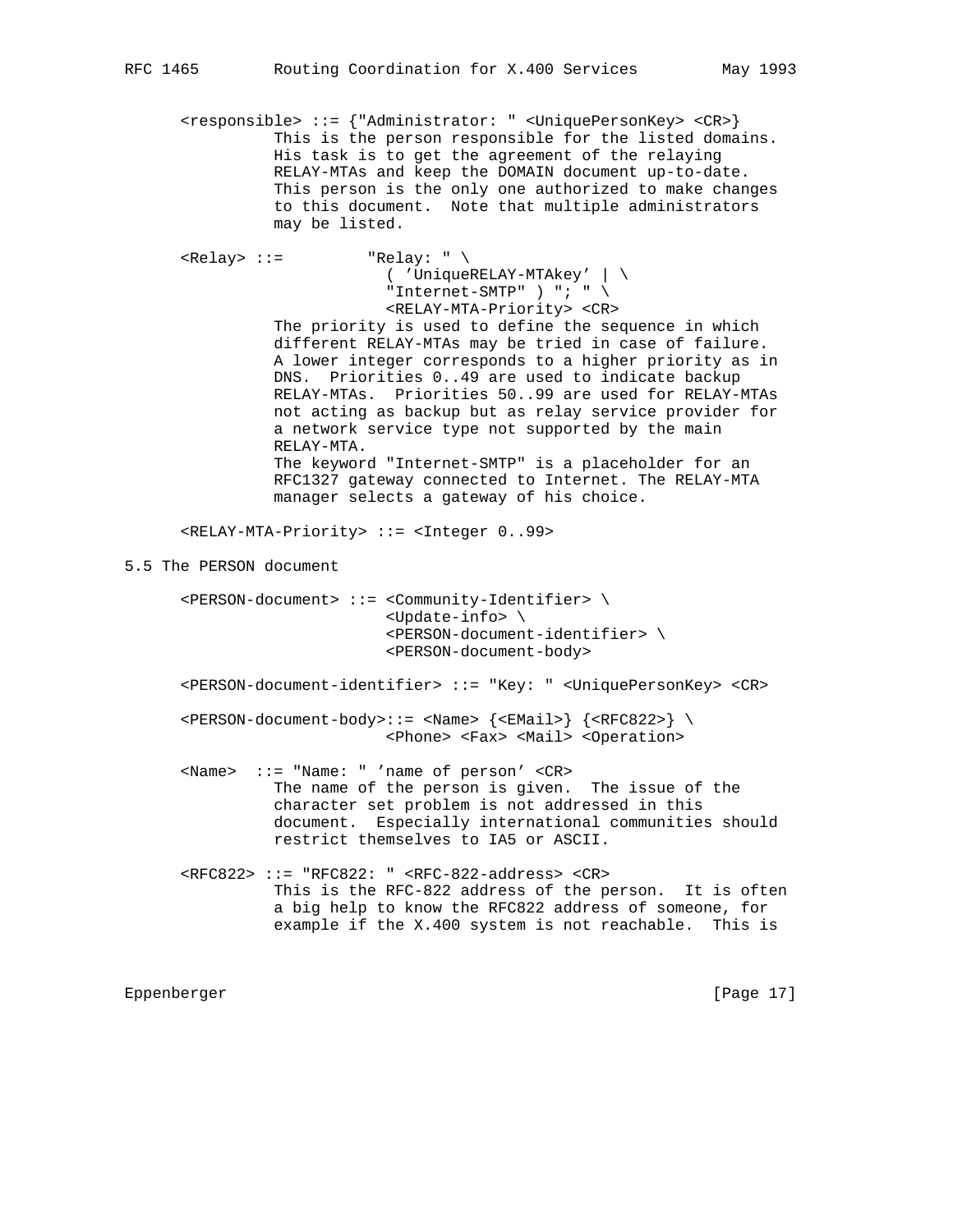also the reason why it is possible to provide multiple OR and RFC822 addresses. The first one is considered the primary one.

# 6. Routing rules

 All the users within the MHS community have the right to send messages to each other. The general agreement is that the RELAY-MTA infrastructure is used according to the following routing rules. More direct connections based on bilateral agreements are fully accepted.

 A primary or secondary RELAY-MTA must allow incoming connections from all other primary and secondary RELAY-MTAs with a common stack. Primary RELAY-MTAs must be able to connect to all other primary RELAY-MTAs which share a common stack. A secondary RELAY-MTA must connect to at least one primary RELAY-MTA.

 A message arriving at a RELAY-MTA must either be sent to the next RELAY-MTA based on the DOMAIN documents of the MHS community or it is sent to an MTA closer to the destination based on local routing decisions. The following algorithm must be used when forwarding a message to the next RELAY-MTA:

 1) Select the relevant DOMAIN document by searching for a match of the Recipient address in the message with the entries in the document.

 If your own RELAY-MTA appears in this list, this indicates one of the following:

- You offered relay services for another RELAY-MTA with higher priority. Continue with step 2 to decide on the next RELAY-MTA.
- Your RELAY-MTA is the final destination according the DOMAIN document of your community. You need to forward the message to the final destination according local routing information.

 2) From the list of RELAY-MTAs select those that have at least one common network service type with your own RELAY-MTA.

 3) Now delete all secondary RELAY-MTAs from the list where no direct connection is desired. For remaining RELAY-MTAs in the list no difference is made anymore between primary and secondary status.

 4) Select from this reduced set of RELAY-MTAs the one with the highest RELAY-MTA-priority. If there is more than one RELAY-MTA

Eppenberger [Page 18]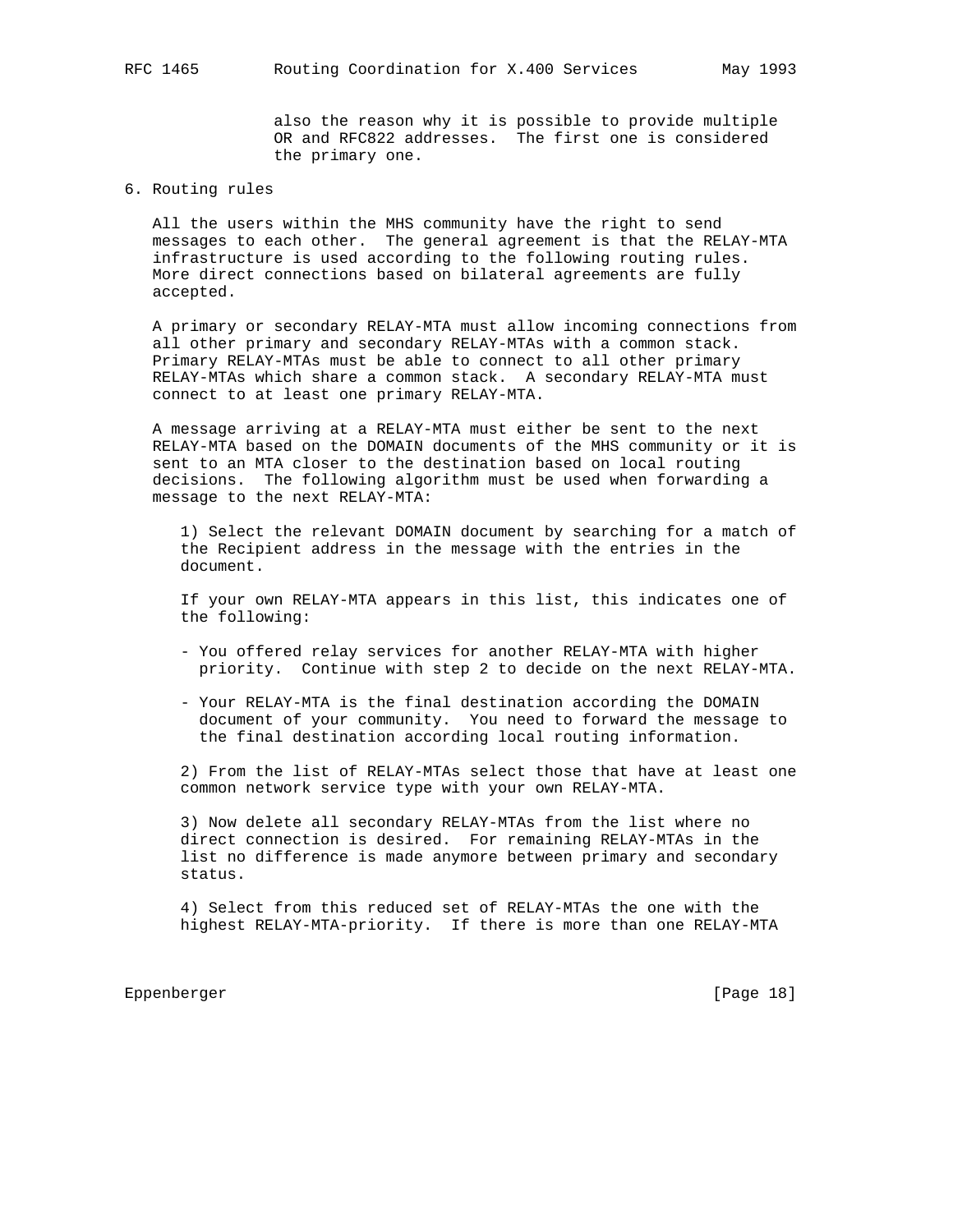having the same priority, then select a RELAY-MTA of your choice. If your own RELAY-MTA appears in that list, then you are not allowed to send to a RELAY-MTA with lower or equal priority.

 5) If there are no service-priorities set in the corresponding RELAY-MTA document indicating which service type to use, you are free to choose the service type for connecting to the RELAY-MTA. However, if there are specific priorities set then select the service type with the highest priority.

 6) If the connection fails then try other service types in the sequence of descending priority.

 7) If no connection works for the selected RELAY-MTA, then check in the list for the one with the same priority, if possible, or else select one with the next lower priority. If there is another RELAY-MTA with a RELAY-MTA-priority between 0..49, then select it and proceed at step 5. Without another RELAY-MTA to try the currently selected RELAY-MTA will be retried.

#### 6.1 How to use RELAY-MTA-priorities

 An example helps to explain the usage of RELAY-MTA-priorities. Internet/TCP/RFC1006 and Public-X.25/X.25/TP0 are mandatory service types in the community REMOTEmail. The MHS domain P=REMOTE; A=ARCOM; C=CH; operates MTA-B, only connected to public X.25. A second RELAY-MTA which is connected to both, Internet and public X.25 is needed to offer relay services. A connection using Internet is considered cheap in this example. Both service types are available at MTA-A. Since MTA-B is the only RELAY-MTA responsible for relaying messages to P=REMOTE; A=ARCOM; C=CH; to the final destination it must have the highest priority.

 Community: REMOTEmail Domain: \* P=REMOTE; A=ARCOM; C=CH; RELAY-MTA: P=REMOTE; A=ARCOM; C=CH;MTAname=MTA-B; 20 RELAY-MTA: P=MTA-C; A=ARCOM; C=CH;MTAname=MTA-C; 80

 $\overline{\phantom{a}}$  , which is a set of the set of the set of the set of the set of the set of the set of the set of the set of the set of the set of the set of the set of the set of the set of the set of the set of the set of th

 +-------+ X.25 +-------+ ( ) | MTA-A +-------------+ MTA-B +-( P=REMOTE; A=ARCOM; C=CH; ) +-------+ +-------+ (\_\_\_\_\_\_\_\_\_\_\_\_\_\_\_\_\_\_\_\_\_\_\_\_\_\_)  $\sqrt{2}$  /  $\sqrt{2}$  /  $\sqrt{2}$  /  $\sqrt{2}$  /  $\sqrt{2}$  /  $\sqrt{2}$  /  $\sqrt{2}$  /  $\sqrt{2}$  /  $\sqrt{2}$  /  $\sqrt{2}$  /  $\sqrt{2}$  /  $\sqrt{2}$  /  $\sqrt{2}$  /  $\sqrt{2}$  /  $\sqrt{2}$  /  $\sqrt{2}$  /  $\sqrt{2}$  /  $\sqrt{2}$  /  $\sqrt{2}$  /  $\sqrt{2}$  /  $\sqrt{2}$  /  $\sqrt{2}$  / TCP/IP  $\overline{X}.25$  +-------+ | MTA-C | +-------+

Eppenberger [Page 19]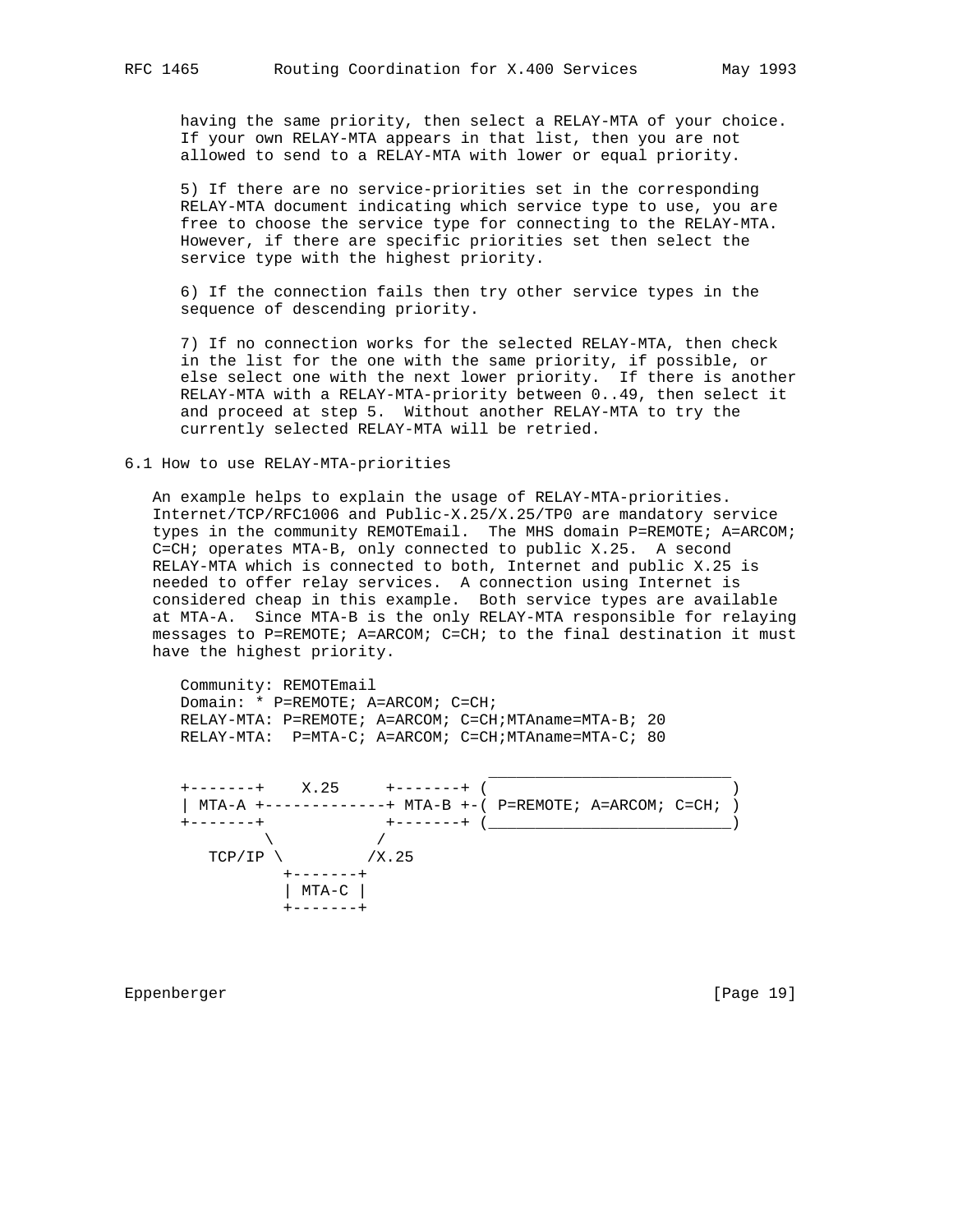If MTA-A needs to relay a message for P=REMOTE; A=ARCOM; C=CH; then the rules of chapter 6 are evaluated:

- 1. MTA-B and MTA-C are possible destinations
- 2. MTA-B and MTA-C are reachable from MTA-A
- 3. MTA-B is a primary RELAY-MTA (not relevant in this example)
- 4. MTA-B has the highest priority.
- 5. MTA-B doesn't have specific service type lines documented. MTA-A chooses public X.25, since it is the only possibility to connect to MTA-B.
- 6. No other service types are available if the connection fails.
- 7. MTA-C has a priority of 80, it is not a backup RELAY-MTA. MTA-A must spool the message and try to connect directly to MTA-B.

 The organisation running MTA-A could save money by sending messages for the MHS domain P=REMOTE; A=ARCOM; C=CH; via MTA-C. Since the connection between MTA-C and the destination MTA-B is also expensive, the organisation running MTA-C would have to pay for external relay traffic. Setting a lower priority for MTA-C forces the other RELAY- MTAs with public X.25 connectivity to take their share of the cost.

 Note that forcing other RELAY-MTAs to use a specific stack should be avoided wherever possible by offering RELAY-MTAs with equal priority for all mandatory network services. This can be an important financial issue for MHS communities spanning several organisations, it is not relevant in general for an MHS community within a single organisation.

6.2 How to use RELAY-MTA-priorities for backup RELAY-MTAS

 Two RELAY-MTAs offer real backup connectivity for the MHS domain P=REMOTE; A=ARCOM; C=CH;. It is therefore possible to set RELAY-MTA priorities in the range of 0..49 for both RELAY-MTAs. MTA-B will be the preferred one since it has the higher priority. If the connection to MTA-B fails, a sending RELAY-MTA may immediately try to connect to MTA-C.

 Community: REMOTEmail Domain: \* P=REMOTE; A=ARCOM; C=CH; RELAY-MTA: P=REMOTE; A=ARCOM; C=CH;MTAname=MTA-B; 10

Eppenberger [Page 20]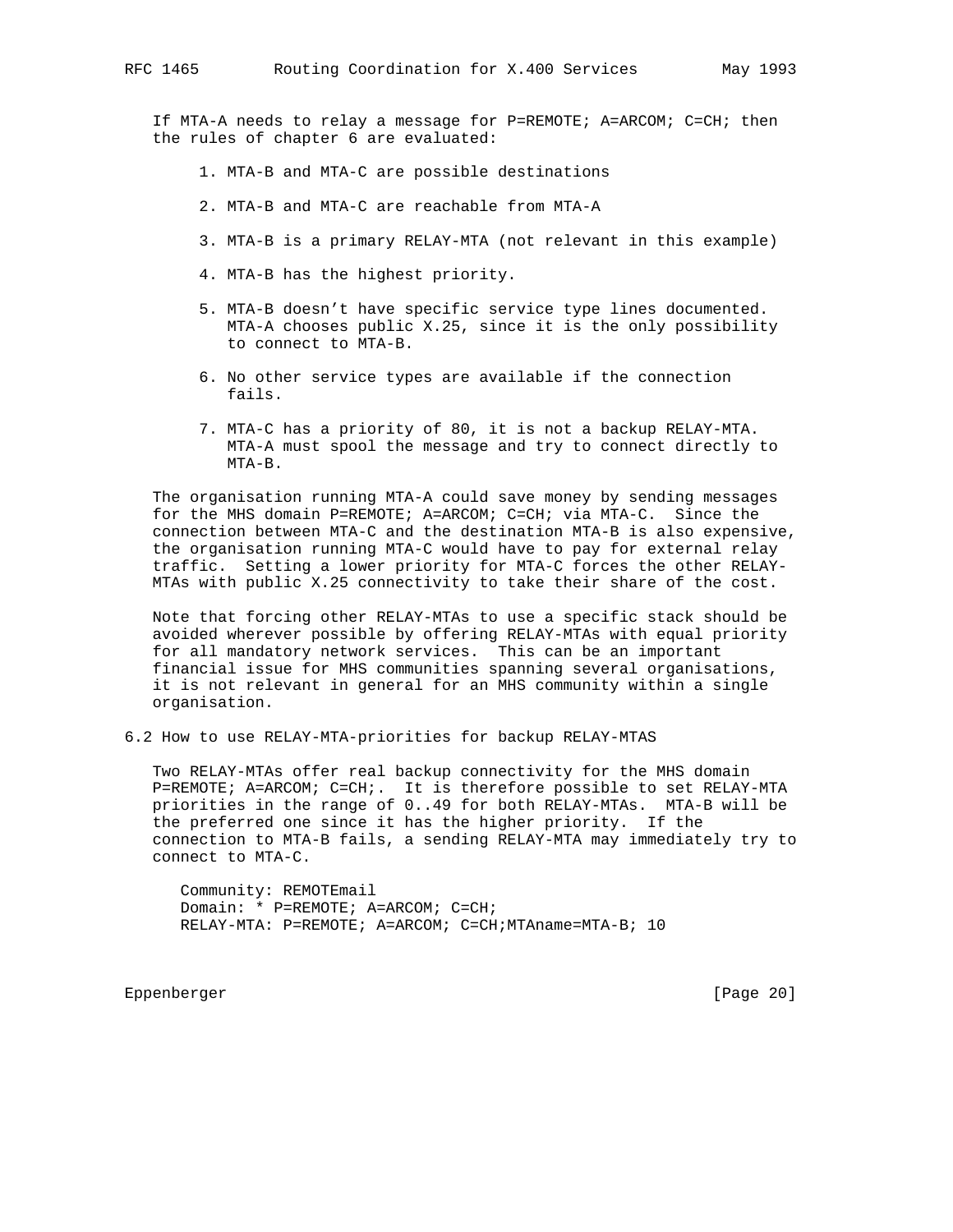RELAY-MTA: P=REMOTE; A=ARCOM; C=CH;MTAname=MTA-C; 30



### 6.3 Load Sharing

 It is possible to set equal priorities to do some sort of load sharing. However, most implementations are not able to do random selection of RELAY-MTAs with equal priorities but have a fixed configuration. If load sharing is really needed then it is suggested to split up the MHS domain into several MHS subtrees and document them separately with a set of RELAY-MTAs with different priorities.

 An example is provided for illustration of the first possibility with equal RELAY-MTA-priorities:

```
 Community: REMOTEmail
 Domain: * P=REMOTE; A=ARCOM; C=CH;
 RELAY-MTA: P=REMOTE; A=ARCOM; C=CH;MTAname=MTA-B; 10
 RELAY-MTA: P=REMOTE; A=ARCOM; C=CH;MTAname=MTA-C; 10
```
\_ \_\_\_\_\_\_\_\_\_\_\_\_\_\_\_\_\_\_\_\_\_\_\_\_\_\_

| ) +-------+                                   |  |  |  |
|-----------------------------------------------|--|--|--|
| $)$ --+ MTA-B +--( P=REMOTE; A=ARCOM; C=CH; ) |  |  |  |
| ) $+ - - - - - - +$                           |  |  |  |
|                                               |  |  |  |
| $+ - - - - - - +/$                            |  |  |  |
| )--+ MTA-C                                    |  |  |  |
| +-------+                                     |  |  |  |

 And here is an example where the MHS domain C=CH;ADMD=ARCOM;PRMD=REMOTE;O=Big-Org is documented with its own DOMAIN document: Note that in this example both RELAY-MTAs serve as backup RELAY-MTAs.

 Community: REMOTEmail Domain: \* P=REMOTE; A=ARCOM; C=CH; RELAY-MTA: P=REMOTE; A=ARCOM; C=CH;MTAname=MTA-B; 10 RELAY-MTA: P=REMOTE; A=ARCOM; C=CH;MTAname=MTA-C; 30 Community: REMOTEmail Domain: \* O=Big-Org; P=REMOTE; A=ARCOM; C=CH;

Eppenberger [Page 21]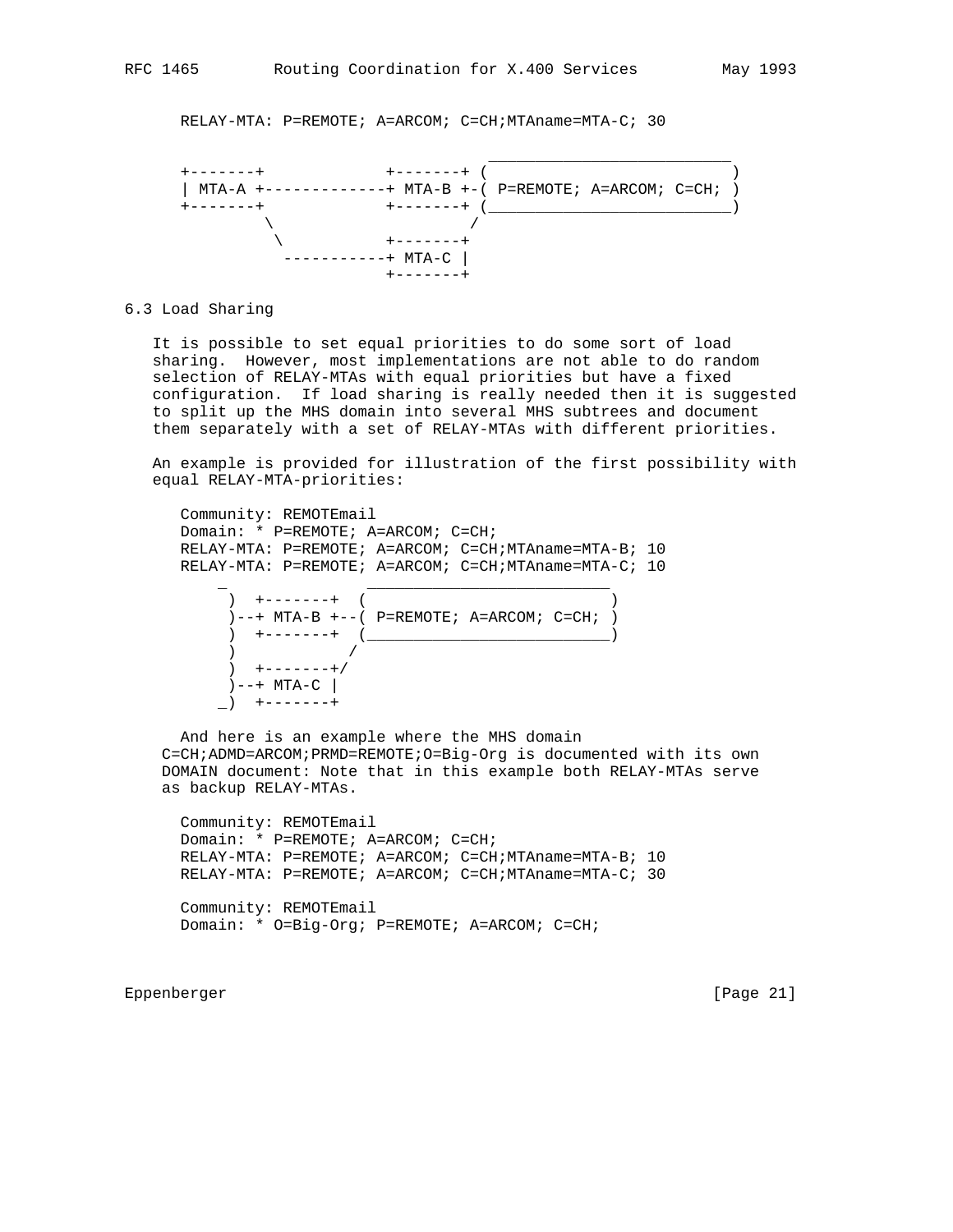

## 7. Open issues

 Currently there are about 35 RELAY-MTAs within the COSINE-MHS service. A rough guess is that a network with about 60 RELAY-MTAs is still manageable provided there are automated tools for MTA configuration. If there are more MTAs applying for RELAY-MTA status in an MHS community, then either an X.500 based solution should be ready or a core set of about 30 well operated super-RELAY-MTAs should form a backbone, documented within a specific MHS community.

 Since the RELAY-MTA document contains information about the supported X.400 version (84 or 88), it is possible for an X.400(88) system to select with higher priority an (88)RELAY-MTA. The rules in chapter 6 could be modified to select X.400(88) systems first if the sending RELAY-MTA is an (88) system itself. The issue of how to establish an X.400(88) RELAY-MTA infrastructure within an MHS community is for further study.

Eppenberger [Page 22]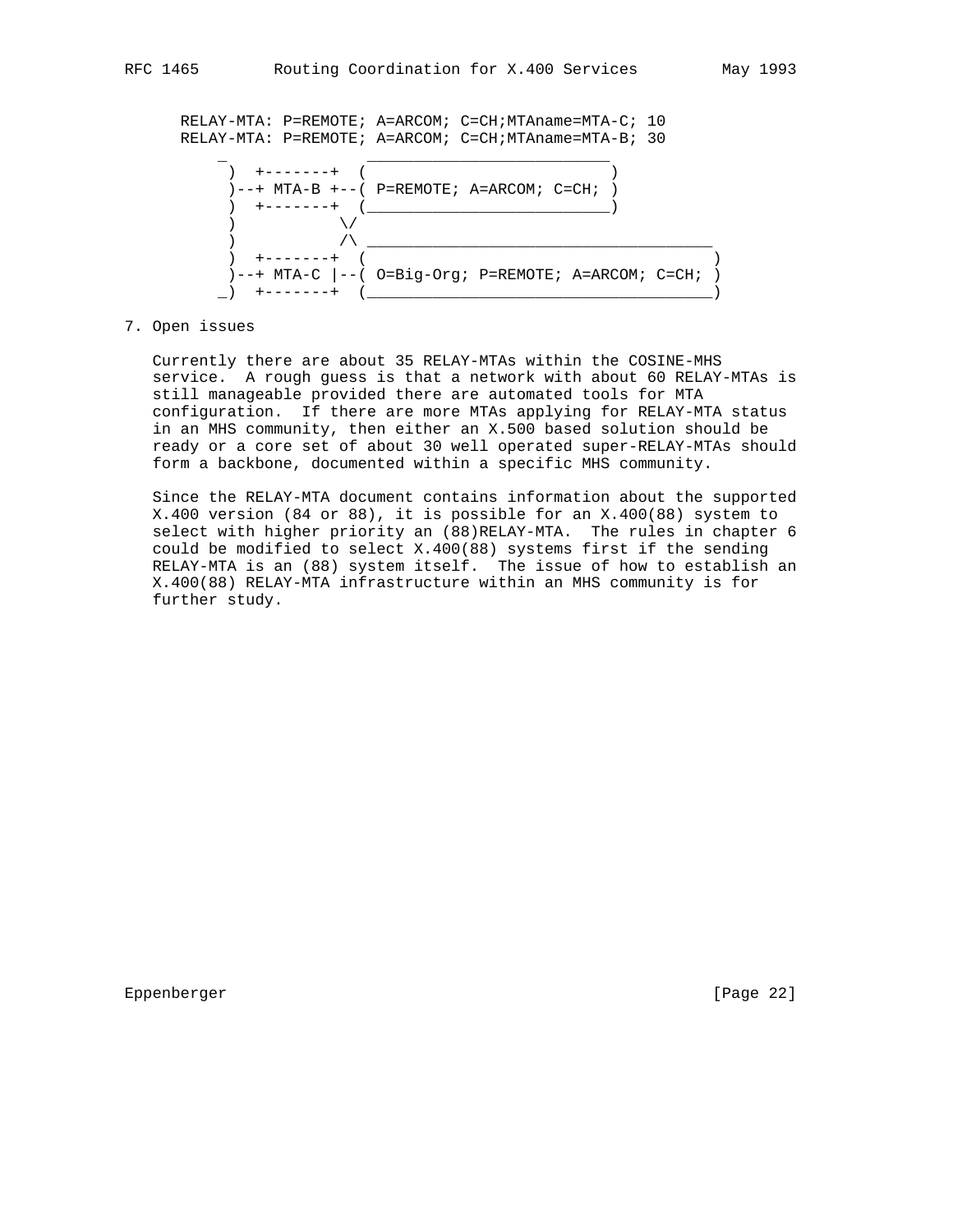Appendix A: Document examples for the COSINE-MHS community

 Instead of creating artificial documents to show an example document set, this appendix contains extracts from a real operational X.400 service. The research and development community in Europe has used X.400 for several years. This proposal was initially written to address this community only and solve the urgent routing and coordination problems. Contributions from different experts have made it more flexible and therefore hopefully useful for other MHS communities.

Appendix A1: The COMMUNITY document

 Community: COSINE-MHS # The COSINE-MHS service is a MHS community formed by the European # academic and research networks with additional contacts in all # other continents. # # The coordination is done by the COSINE-MHS project team. # Update: FORMAT=V3; DATE=921218; START=930201 # Address: S=Project-Team; O=SWITCH; P=SWITCH; A=ARCOM; C=CH; # Phone: +41 1-262-31-43 Fax: +41 1-261-81-88 # Mail: SWITCH Head Office / MHS Coordination Service / Limmatquai 138 / CH-8001 Zurich / Switzerland # Reachable: 09:00-12:00; 14:00-17:30; UTC+1 # Mail-server: S=mhs-server; O=switch; OU1=nic; P=SWITCH; A=ARCOM; C=CH; FTP-server: nic.switch.ch; cosine; user@domain # Macro: Int-X25(80) TELEX+00728722+X.25(80)+01+ Macro: Internet-RFC-1006 TELEX+00728722+RFC-1006+03+ Macro: IXI TELEX+00728722+X.25(80)+06+ # Mandatory-Service: Public-X.25/X.25/TP0 # The public X.25 network. X.25 is supported in most X.400 # applications and mandatory in X.400 anyhow. # Mandatory-Service: Internet/TCP/RFC1006

Eppenberger [Page 23]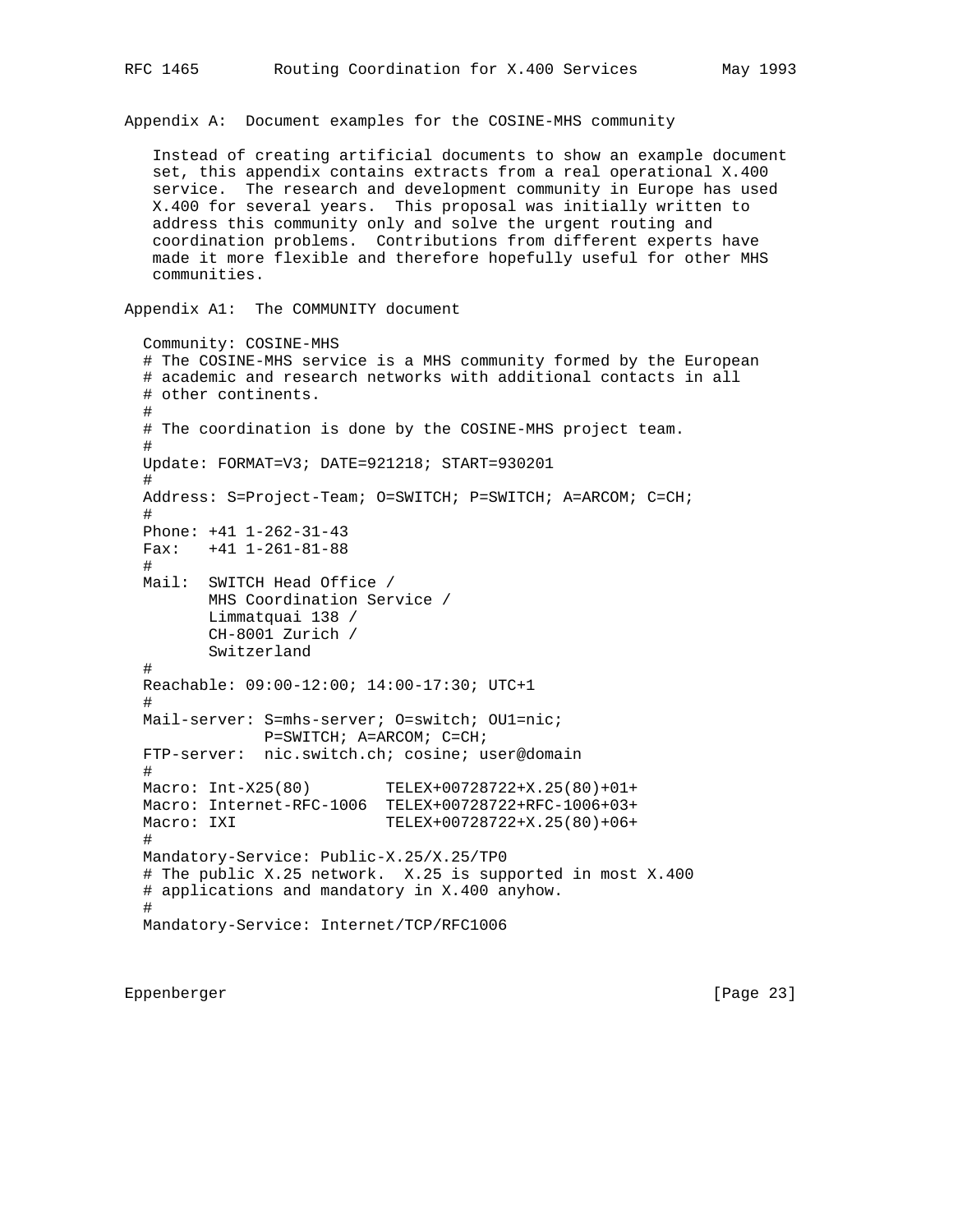RFC 1465 Routing Coordination for X.400 Services May 1993 # The Internet, standing for the global TCP/IP network of the # research and development community # RFC1006 is considered a solution to ease migration to OSI. It will # be replaced by TP4/CLNS as soon as a reliable service is # available. # Optional-Service: Int-CLNS/CLNS/TP4 # The RARE Connectionless pilot service. Current participants are # NORDUnet, SURFnet, CERN, NSFnet and SWITCH. # Optional-Service: EMPB-X.25/X.25/TP0 # The International X.25 Infrastructure covering most countries in # Europe. The absence of volume tariffs make it a preferred choice. Appendix A2: Example of a RELAY-MTA document Community: COSINE-MHS # Update: FORMAT=V3; DATE=921218; START=930201 # RELAY-MTA: P=SWITCH; A=ARCOM; C=CH; MTAname=chx400.switch.ch # Status: primary # Password: none RTS-dialog-mode: MONOLOGUE # Called-address: Public-X.25/X.25/TP0; "591"/Int-X25(80)=22847971014520+CUDF+03010100; MTS-TP-84 Calling-address: Public-X.25/X.25/TP0; Int-X25(80)=22847971014520; # Called-address: Internet/TCP/RFC1006; "591"/Internet-RFC-1006=chx400.switch.ch; MTS-TP-84 Calling-address: Internet/TCP/RFC1006; Internet-RFC-1006=chx400.switch.ch # Called-address: EMPB-X.25/X.25/TP0; "591"/IXI=20432840100520+CUDF+03010100; MTS-TP-84 Calling-address: EMPB-X.25/X.25/TP0; IXI=20432840100520;

#

 Calling-address: Int-CLNS/CLNS/TP4; "591"/NS+39756F11111111010000014560AA00040005E100; MTS-TP-84

Eppenberger [Page 24]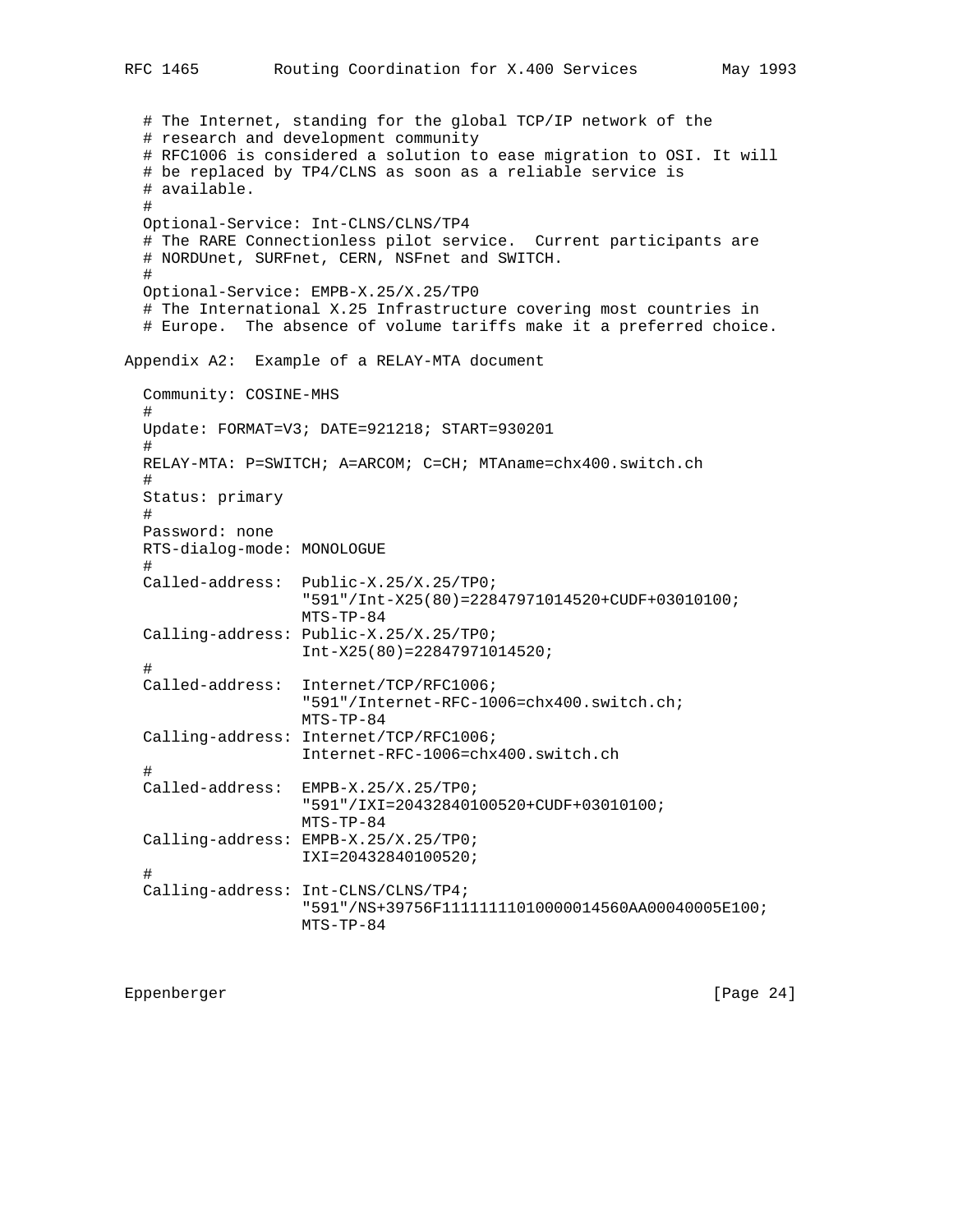```
 Called-address: DCC+756+x11111111010000014560AA00040005E100
 #
   # For X.400(88) over CLNS
   #
   Calling-address: Int-CLNS/CLNS/TP4;
                      "592"/NS+39756F11111111010000014560AA00040005E100;
                      MTS-T
   Called-address: DCC+756+x11111111010000014560AA00040005E100
 #
   System: HW=SUN 4/690MP; OS=SunOS 4.1.1; SW=PP-6.0
   #
  LocalDomain: O=switch; OU1=chx400; P=switch; A=arcom; C=ch;
 #
   EchoServer: S=echo; O=switch; OU1=chx400; P=switch; A=arcom; C=ch;
 #
   Administrator: CN=Felix Kugler, O=SWITCH, C=CH
   Administrator: CN=Christoph Graf, O=SWITCH, C=CH
Appendix A3: Example of a DOMAIN document
   Community: COSINE-MHS
 #
   Update: FORMAT=V3; DATE=921218; START=930201
   ##
Domain: * P=SWITCH; A=ARCOM; C=CH;
Domain: * P=SANDOZ; A=ARCOM; C=CH;
  Domain: * P=ABB; A=ARCOM; C=CH;<br>Domain: * P=UBS; A=ARCOM; C=CH;
  Domain: * P=UBS; A=ARCOM; C=CH;<br>Domain: * P=ISREC; A=ARCOM; C=CH;
  Domain: * P=ISREC; A=ARCOM; C=CH;<br>Domain: * P=ALCATEL; A=ARCOM; C=CH;
  Domain: * P=ALCATEL; A=ARCOM; C=CH;<br>Domain: * P=ITU; A=ARCOM; C=CH;
                    P=ITU; A=ARCOM; C=CH;
  Domain: * P=OSILABMAIL; A=ARCOM; C=CH;<br>Domain: * P=WHO; A=ARCOM; C=CH;
  Domain: * P=WHO; A=ARCOM; C=CH;<br>Domain: * P=CERN; A=ARCOM; C=CH;
                   P=CERN; A=ARCOM; C=CH;
   Domain: * P=CERBERUS; A=ARCOM; C=CH;
 #
   Administrator: CN=Christoph Graf, O=SWITCH, C=CH
   Administrator: S=postmaster; O=SWITCH; P=SWITCH; A=ARCOM; C=CH;
 #
   RELAY-MTA: P=SWITCH; A=ARCOM; C=CH; MTAname=chx400.switch.ch; 0
   #
   RELAY-MTA: P=SWITCH; A=ARCOM; C=CH; MTAname=vms.switch; 10
Appendix A4: Example of a PERSON document
   Community: COSINE-MHS
 #
   Update: FORMAT=V3; DATE=921218; START=930201
```
Eppenberger [Page 25]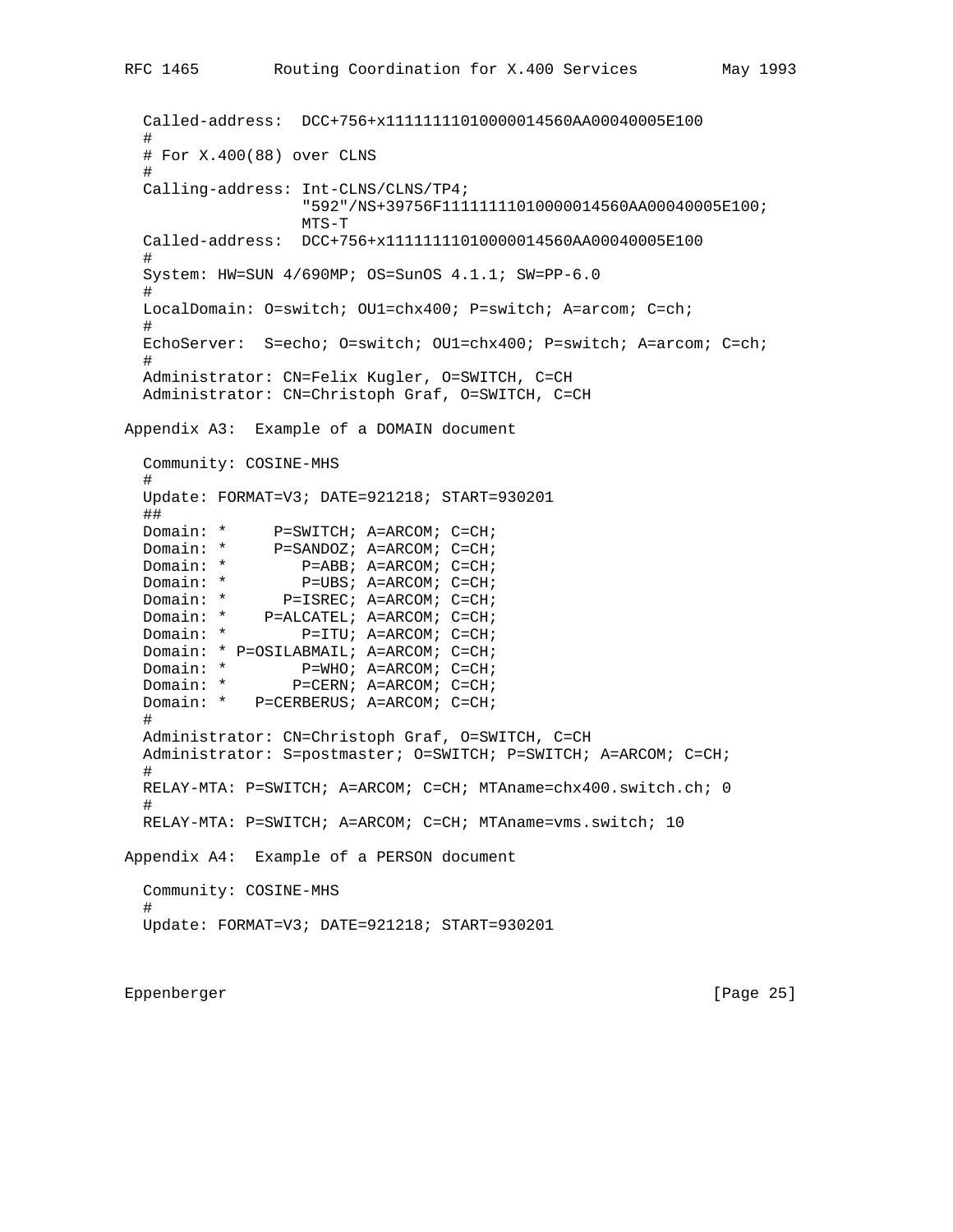# Key: CN=Christoph Graf, O=SWITCH, C=CH # Name: Christoph Graf # Address: S=Graf; O=SWITCH; P=SWITCH; A=ARCOM; C=CH; RFC822: Graf@switch.ch # Phone: +41 1 2565454 Fax: +41 1 2618133 # Mail: SWITCH Head Office / Christoph Graf / Limmatquai 138 / CH-8001 Zurich / Switzerland # Reachable: 09:00-12:00; 14:00-17:30; UTC+0100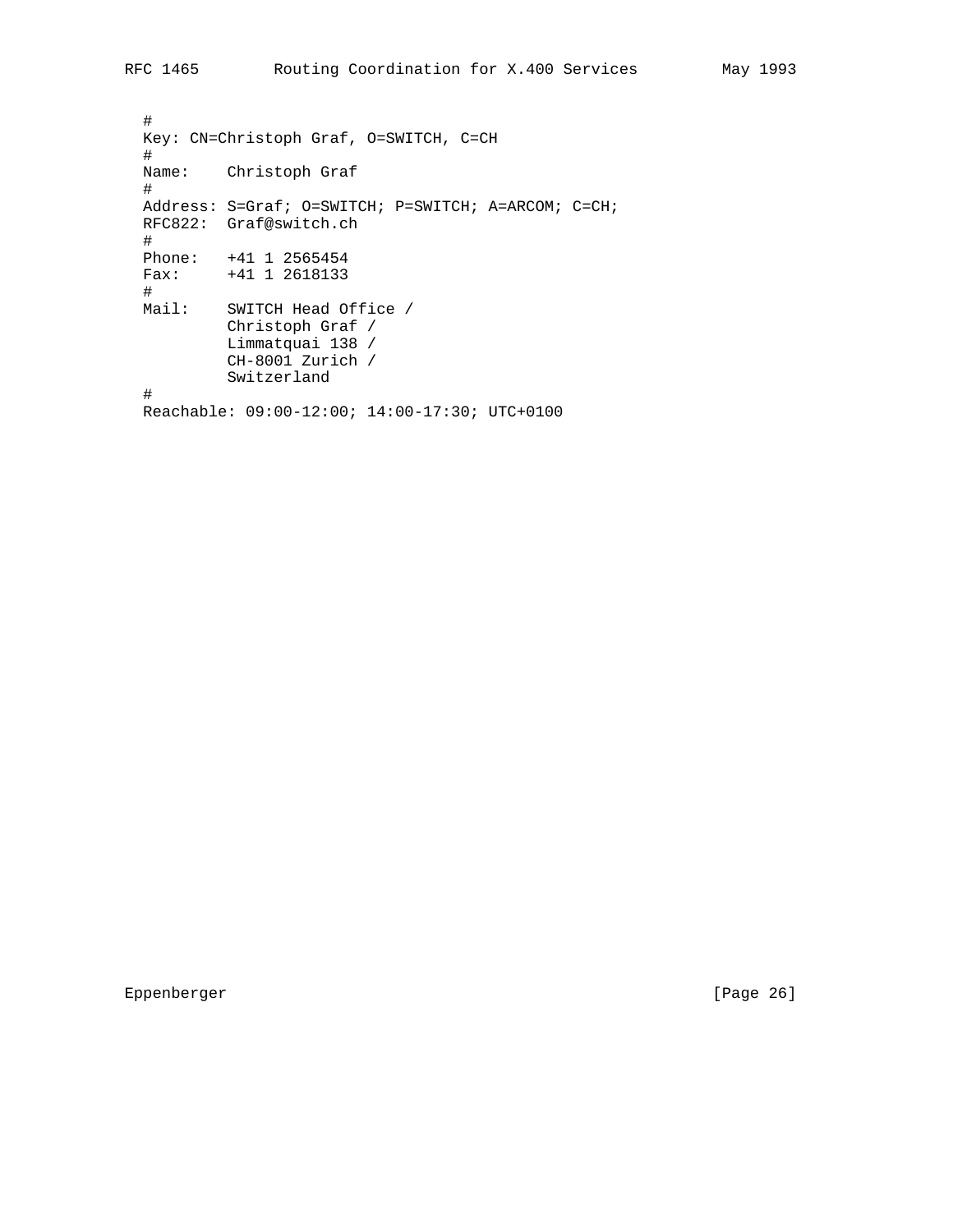Appendix B: BNF Definitions

```
 <called-connection> ::= "Called-address: " \
                        <Service-type> "; " \
                       \langle P\text{-address} \rangle "; " \langle \text{MTS} \rangle ["; " <Service-priority>] <CR>
 <calling-connection> ::= "Calling-address: " \
                        <Service-type> "; " \
                        <P-address> <CR>
 <checkpoint-size> ::= "RTS-checkpoint-size: " \
                        'checkpoint size' <CR>
 <COMMUNITY-document> ::= <Community-Identifier> \
                        <Update-info> \
                        <COMMUNITY-document-body>
 <COMMUNITY-document-body> ::= <Coordination> \
                        [{<Macro-definition>}] \
                        {<Connections>}
 <Community-Identifier> ::= "Community: " \
                        ('community name' | <DirectoryName>) <CR>
 <connection-info> ::= <password> <RTS> \
                         {<called-connection><calling-connection>}\
                       [<system>] \
                        [<local-domain>] \
                        [<echo-server>]
 <Connections> ::= {<mandatory-service>} \
                        {[<optional-service>]}
 <contact-info> ::= {"Administrator: " <UniquePersonKey> <CR>}
 <Coordination> ::= <EMail> <Phone> <FAX> \
                        <Mail> <Operation> <File-server>
 <Country-Code> ::= 'Two Character Country Code ISO-3166'
 <dialog-mode> ::= "RTS-dialog-mode: " \
                        ("TWA" | "MONOLOGUE") <CR>
 <DirectoryName> ::= 'Distinguished Name'
 <DOMAIN-document> ::= <Community-Identifier> \
                        <Update-info> \
```
Eppenberger [Page 27]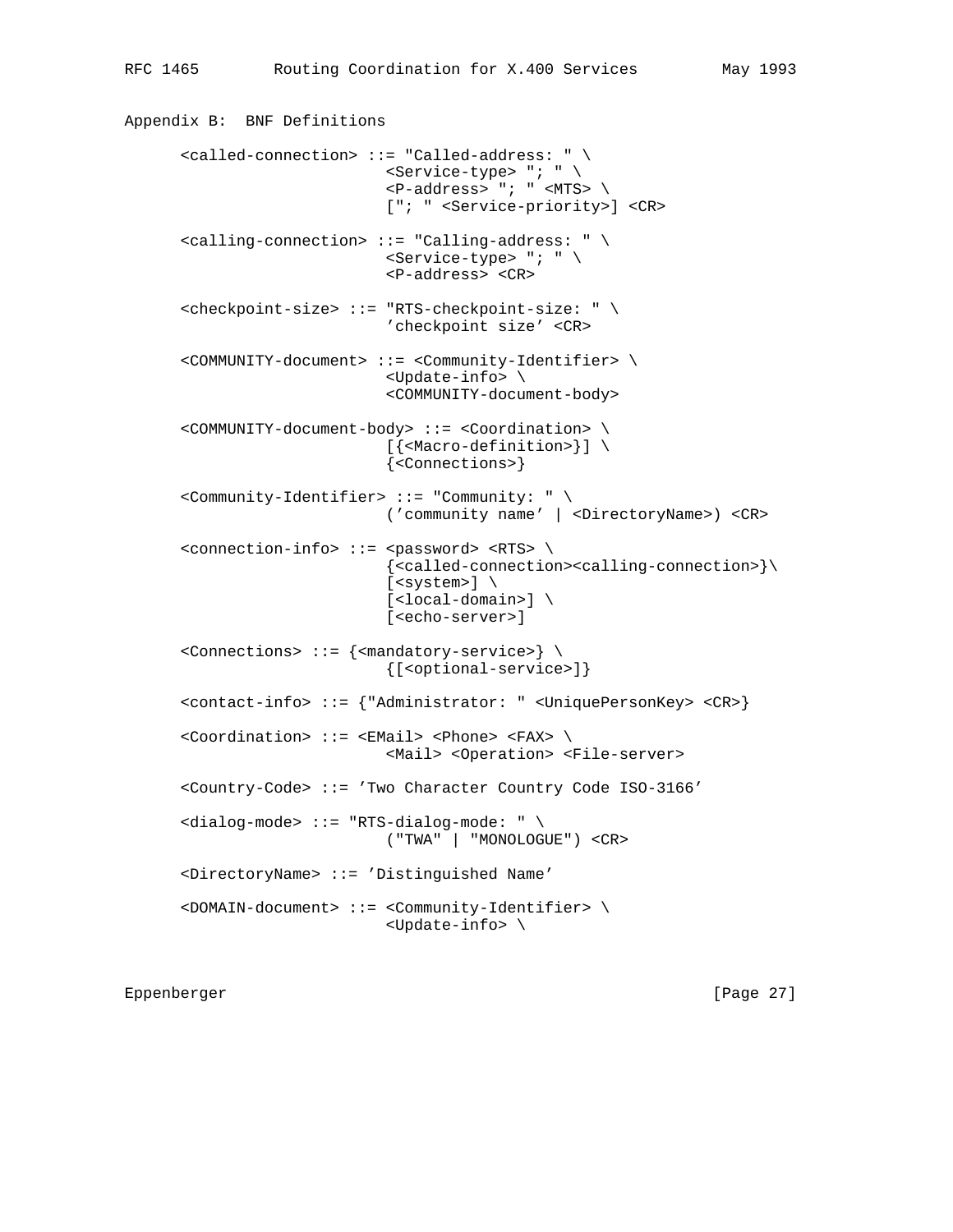<DOMAIN-document-body>

 <DOMAIN-document-body>::= {<Domain-entry>} <responsible> \ {<Relay>} <Domain-entry> ::= "Domain: " <OR-matching> <MHS-subtree> <CR> <echo-server> ::= "EchoServer: " <X.400 address> <CR> <EMail> ::= "Address: " <X.400 address> <CR> <email-server> ::= "Mail-server: "<X.400 address> <CR> <extension> ::= 'local extension' <Fax> ::= "Fax: " <tel-no-list> <CR> <File-server> ::= <email-server> [{<FTP-server>}] \ [{<FTAM-server>]}  $\langle$ FTAM-server> ::= "FTAM-server: "  $\langle$ P-address> "; " $\rangle$ 'account-name'  $[$  "; " 'password']  $\setminus$  ["; X.500 " <DirectoryName>] <CR>  $\langle$ FTP-server> ::= "FTP-server: " 'domain name' "; " \ 'account-name' ["; " 'password'] <CR> <int-pref> ::= 'international prefix' <local-domain> ::= "LocalDomain: " <MHS-subtree> <CR> <Macro-definition> ::= "Macro: " 'Macro name' " " \ 'Macro value' <CR> <Mail> ::= "Mail: " 'postal address information' <CR> <mandatory-service> ::= "Mandatory-Service: " \ <Service-type> <CR>  $\langle$ MHS-subtree> ::= ["O=" 'Organization-name' "; "] \ ["OU1="'OrganizationalUnit'"; "\ ["OU2=" 'OrganizationalUnit' "; " \ ["OU3=" 'OrganizationalUnit' "; " \ ["OU4=" 'OrganizationalUnit' "; "]]]] \  $['P=' 'PRMDname' ''; ']\ \$ "A=" 'ADMDname' "; "  $\setminus$ "C=" <Country-Code> ";"

Eppenberger [Page 28]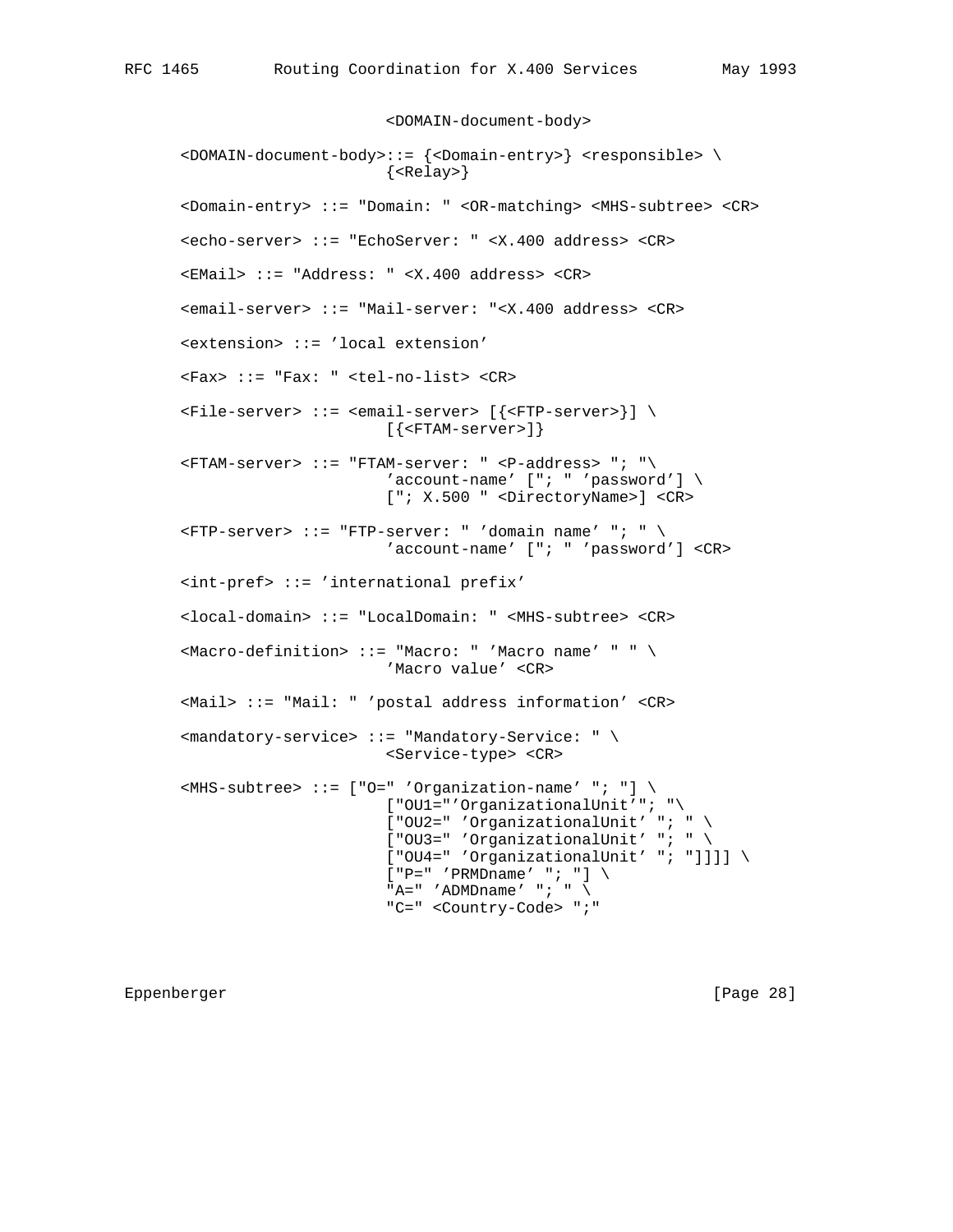```
 <MTS> ::= "MTS-T" | "MTS-TP" | "MTS-TP-84"
 <Name> ::= "Name: " 'name of person' <CR>
 <national number> ::= 'national telephone number'
 <Network-name> ::= 'Name of a network'
 <Network-service> ::= 'Name of a network service'
<Operation> ::= "Reachable: " \{ \text{times} = "-- \text{times} " : " \} \ <Time-zone> <CR>
 <optional-service> ::= "Optional-Service: " \
                             <Service-type> <CR>
\langleOR-matching> ::= ( "* " | "= " )
 <P-address> ::= 'String encoded Presentation Address'
 <password> ::= "Password: " \
                            ( "secret" | "none" | \ \ \ "value=\"" 'password' "\"") <CR>
 <PERSON-document> ::= <Community-Identifier> \
                              <Update-info> \
                              <PERSON-document-identifier> \
                             <PERSON-document-body>
 <PERSON-document-identifier> ::= "Key: " <UniquePersonKey> <CR>
\langlePERSON-document-body>::= \langleName> \langle \rangle \langle \rangle \langle \rangle \langle \rangle \langle \rangle \langle \rangle \langle \rangle \langle \rangle \langle \rangle \langle \rangle \langle \rangle \langle \rangle \langle \rangle \langle \rangle \rangle \langle \rangle \langle \rangle \rangle \langle \rangle \ <Phone> ::= "Phone: " <tel-no-list> <CR>
\langle\text{Relay}\rangle ::= "Relay: " \
                             'UniqueRELAY-MTAkey' "; " \
                             <RELAY-MTA-Priority> <CR>
 <RELAY-MTA-document> ::= <Community-Identifier> \
                             <Update-info> \
                              <RELAY-MTA-document-Identifier> \
                             <RELAY-MTA-document-body>
 <RELAY-MTA-document-body> ::= <Status> <connection-info> \
                             <contact-info>
 <RELAY-MTA-document-Identifier> ::= \
```
Eppenberger [Page 29]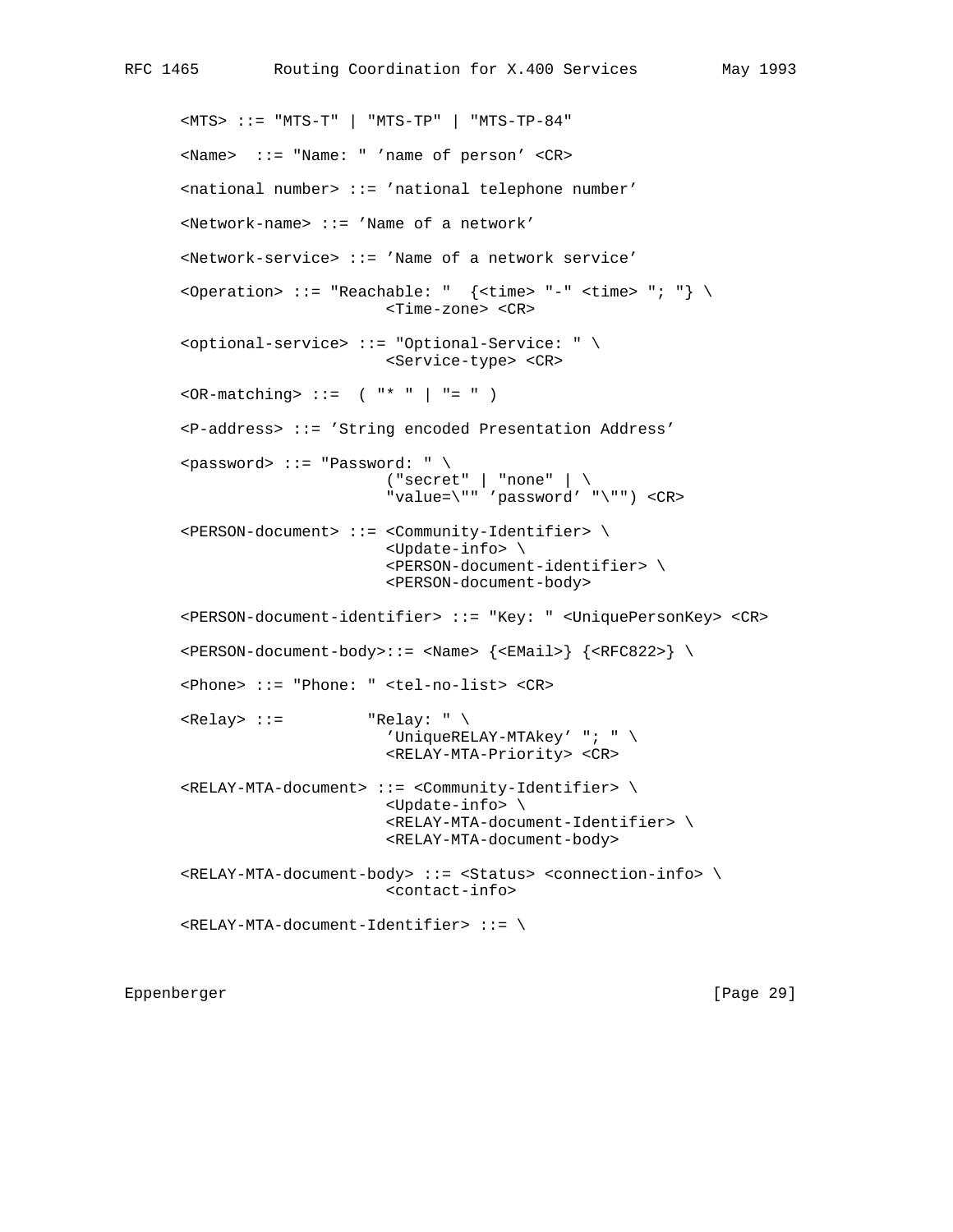```
 "RELAY-MTA: " <UniqueRELAY-MTAkey> <CR>
 <RELAY-MTA-Priority> ::= <Integer 0..99>
 <responsible> ::= {"Administrator: " <UniquePersonKey> <CR>}
 <RFC822> ::= "RFC822: " <RFC-822-address> <CR>
\langle \text{RTS} \rangle ::= \langle \text{dialog-mode} \rangle [<checkpoint-size> <window-size>]
 <Service-priority> ::= 'Integer 0..99'
 <Service-type> ::= <Network-name> "/" \
                         <Network-service> "/" \
                         <Transport-Protocol>
 <Status> ::= "Status: " ("primary" | "secondary") <CR>
\langle system> ::= "System: HW=" 'computer type' "; " \
                         "OS=" 'operating system' "; " \
                         "SW=" 'MHS software' <CR>
 <tel-no-list> ::= <tel-number> [{"; " <tel-number>}]
\text{tel-number} ::= \{ "+" <int-pref> " " <national number> \
                         [" x" <extension>]}
 <time> ::= 'hh:mm'
 <Time-zone> ::= ("UTC+" | "UTC-") 'hhmm'
 <Transport-Protocol> ::= 'Name of a transport protocol'
 <UniquePersonKey> ::= (<X.400 address> | <DirectoryName> )
\langleUniqueRELAY-MTAkey> ::= (([ "P=" 'PRMDname' "; " ] \
                        [''A=' 'ADMD name' ' ' ; ' ' ] \ \ "C=" <Country-Code> "; " \
                         "MTAname=" 'MTAname')
                         | <DirectoryName> )
 <Update-info> ::= "Update: FORMAT=V3; DATE=" 'yymmdd' \
                        "; START=" 'yymmdd' \
                         ["; END=" 'yymmdd'] <CR>
\langlewindow-size> ::= "RTS-window-size: " \setminus 'window size' <CR>
```
Eppenberger [Page 30]